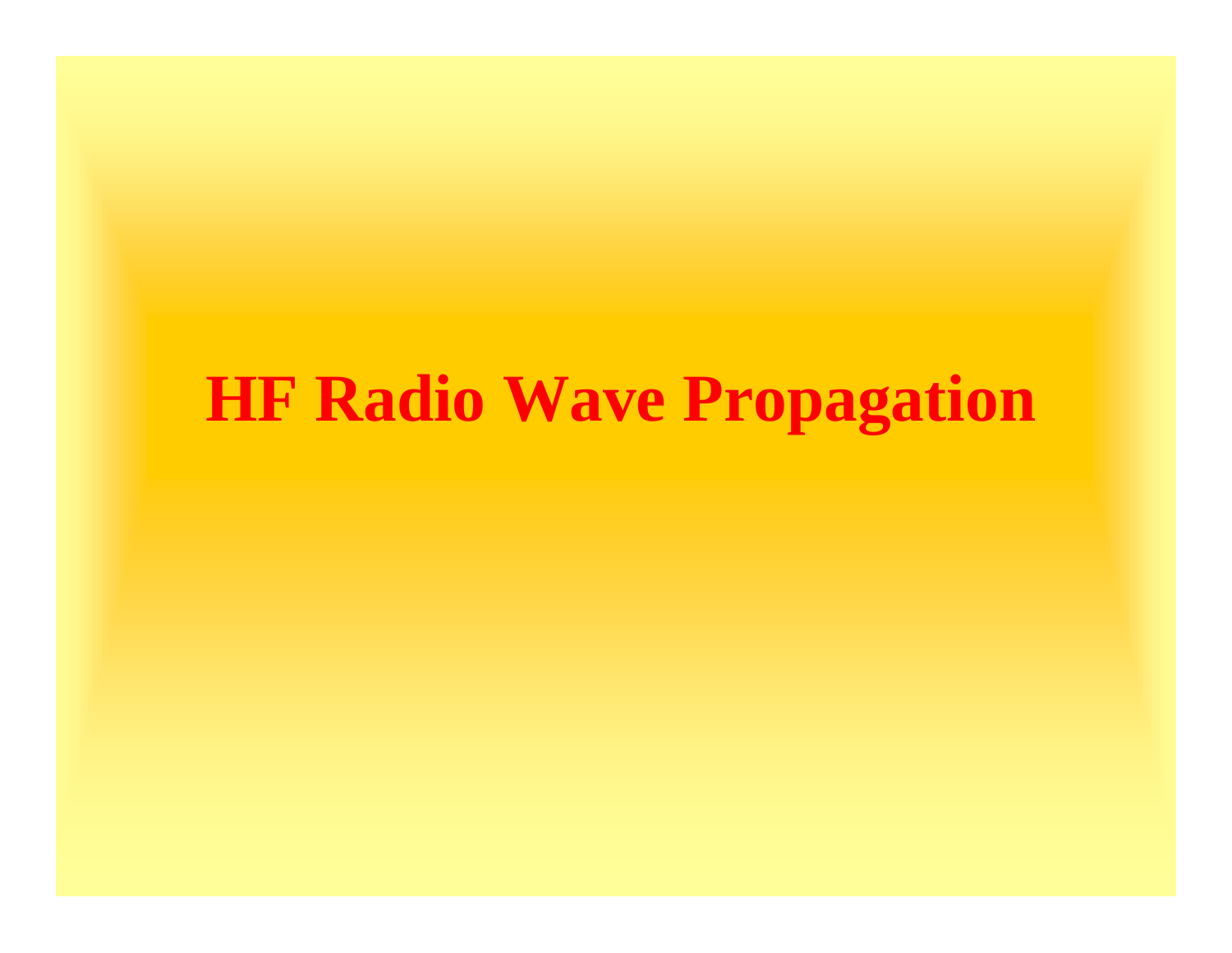#### **Introduction**

- Understanding radio wave propagation can mean the difference between making and missing a contact to a particular part of the world.
- This presentation examines HF propagation
	- $\mathcal{L}_{\mathcal{A}}$ HF region spans 3 to 30 MHz.
	- This includes the 80, 40, 30, 20, 17, 15, 12, and 10 meter bands.
	- The only MF amateur band, 160m, will not be discussed, nor will bands above 10 meters.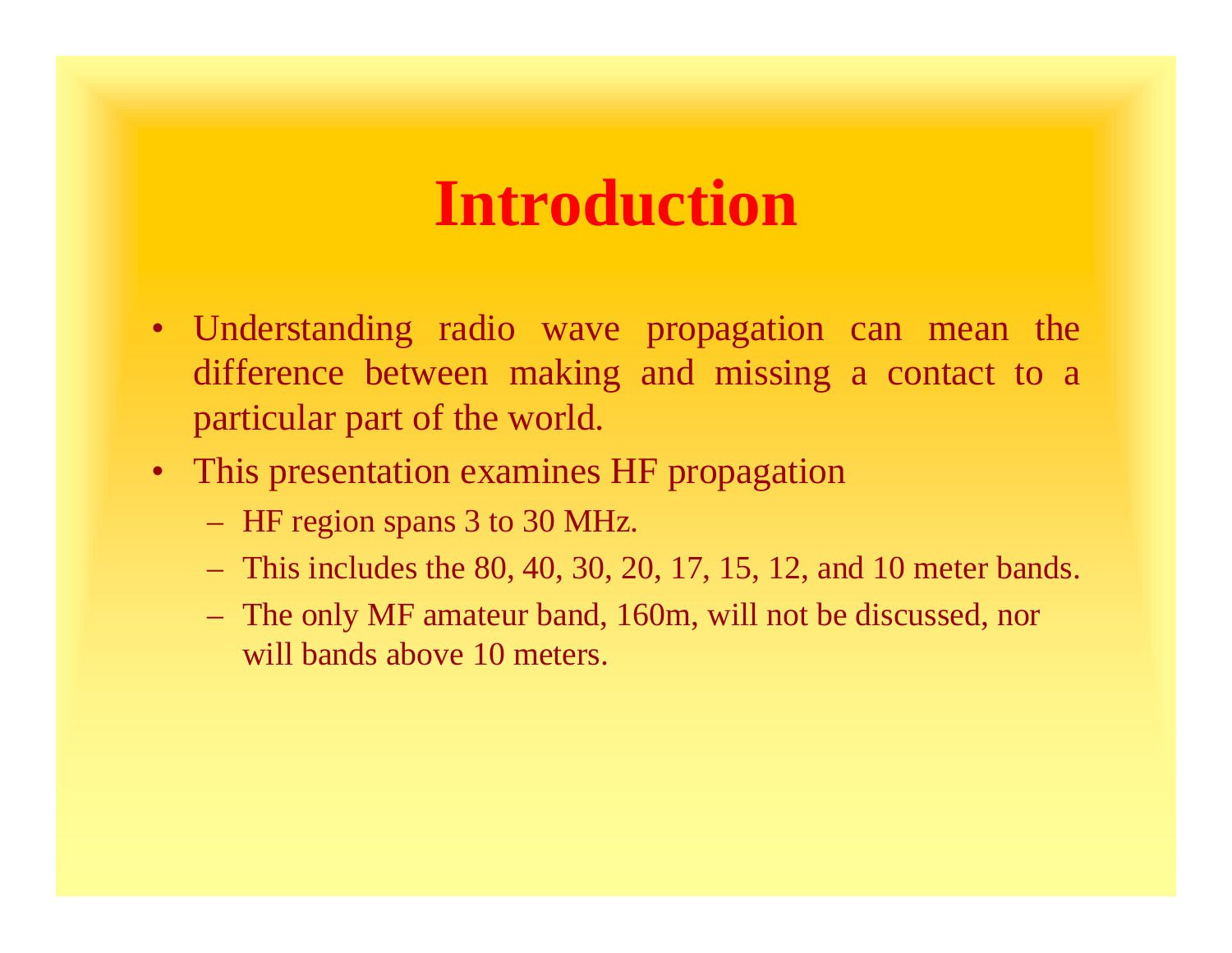## **Overview of HF Propagation**

- Characteristics of HF radio propagation
	- Propagation is possible over thousands of miles.
	- It is highly variable. It has daily and seasonal variation, as well as a much longer 11 year cycle.
- HF radio waves may travel by any of the following modes:
	- Ground Wave
	- Direct Wave (line-of-sight)
	- Sky Wave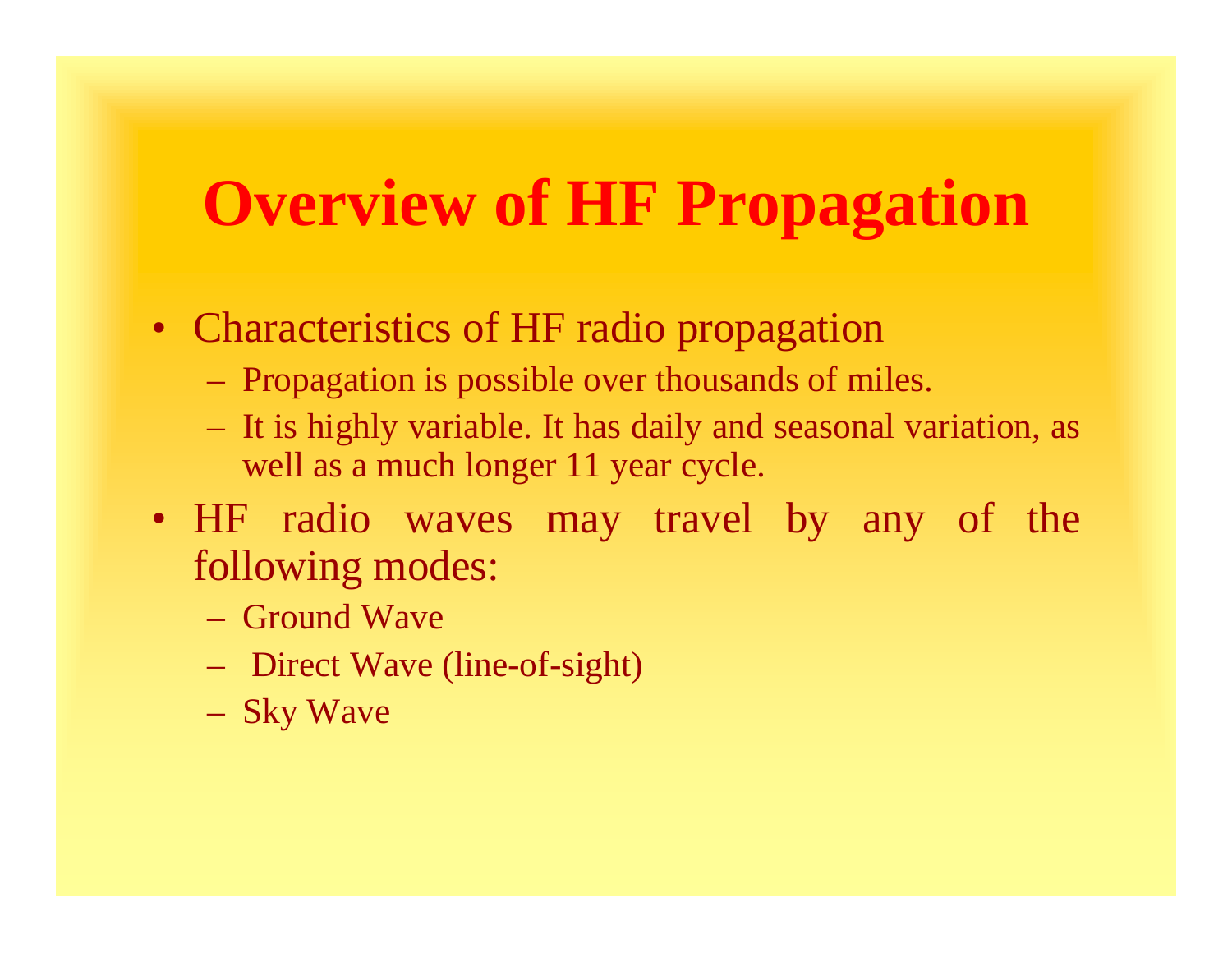#### **Ground Waves**

 $\bullet$ In the HF region, the ground is a poor conductor and the ground wave is quickly attenuated by ground losses. Some ground wave communication is possible on 80m, but at frequencies above 5 MHz, the ground wave is irrelevant.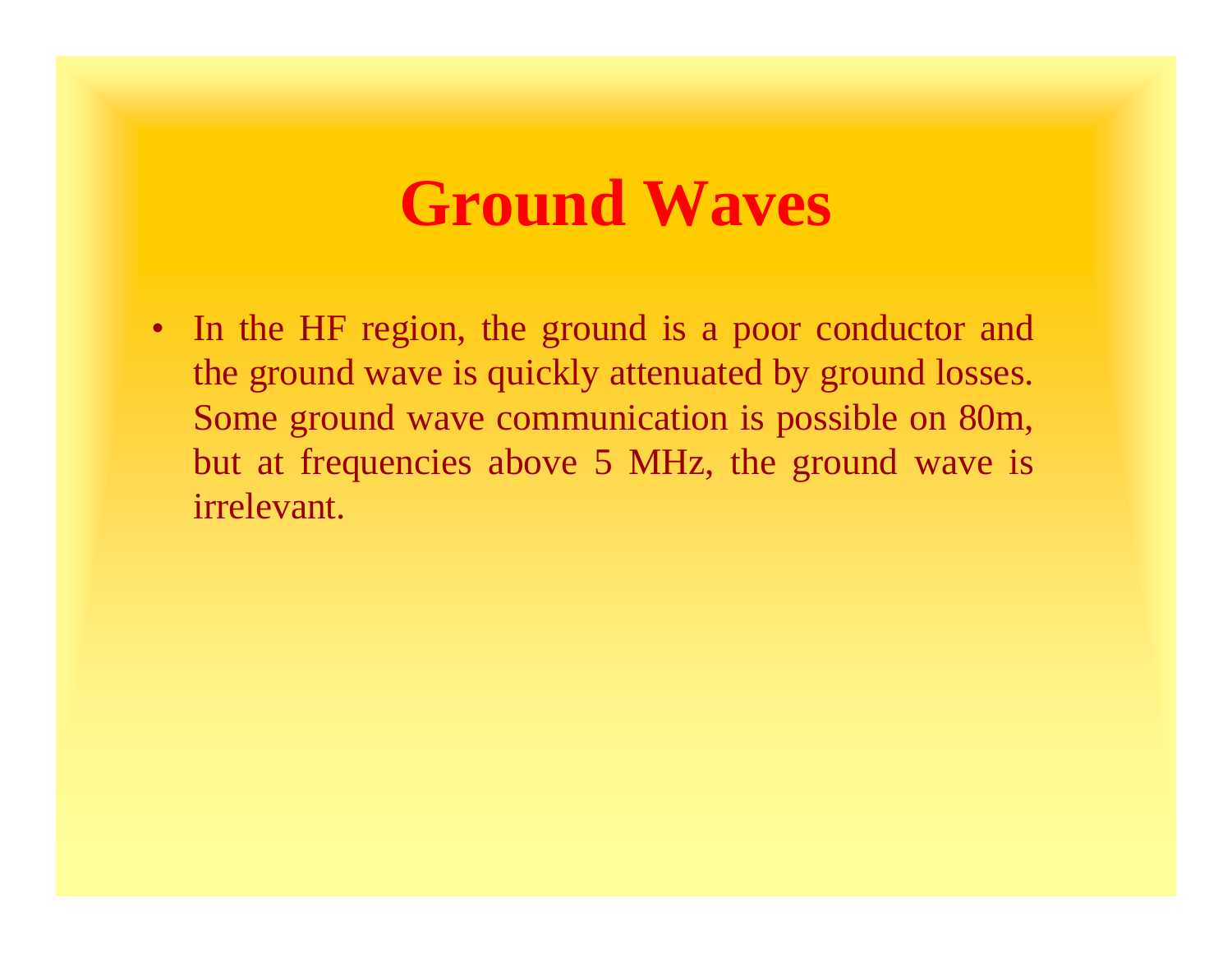#### **Direct Waves**

• Direct waves follow the line-of-sight path between transmitter and receiver. In order for direct wave communication to occur, antennas at both ends of the path have to have low angles of radiation (so they can "see" each other). This is difficult to do on the lower bands, and as a result, direct wave communication is normally restricted to bands above 20m. Its range is determined by the height of both antennas and generally less than 20 miles.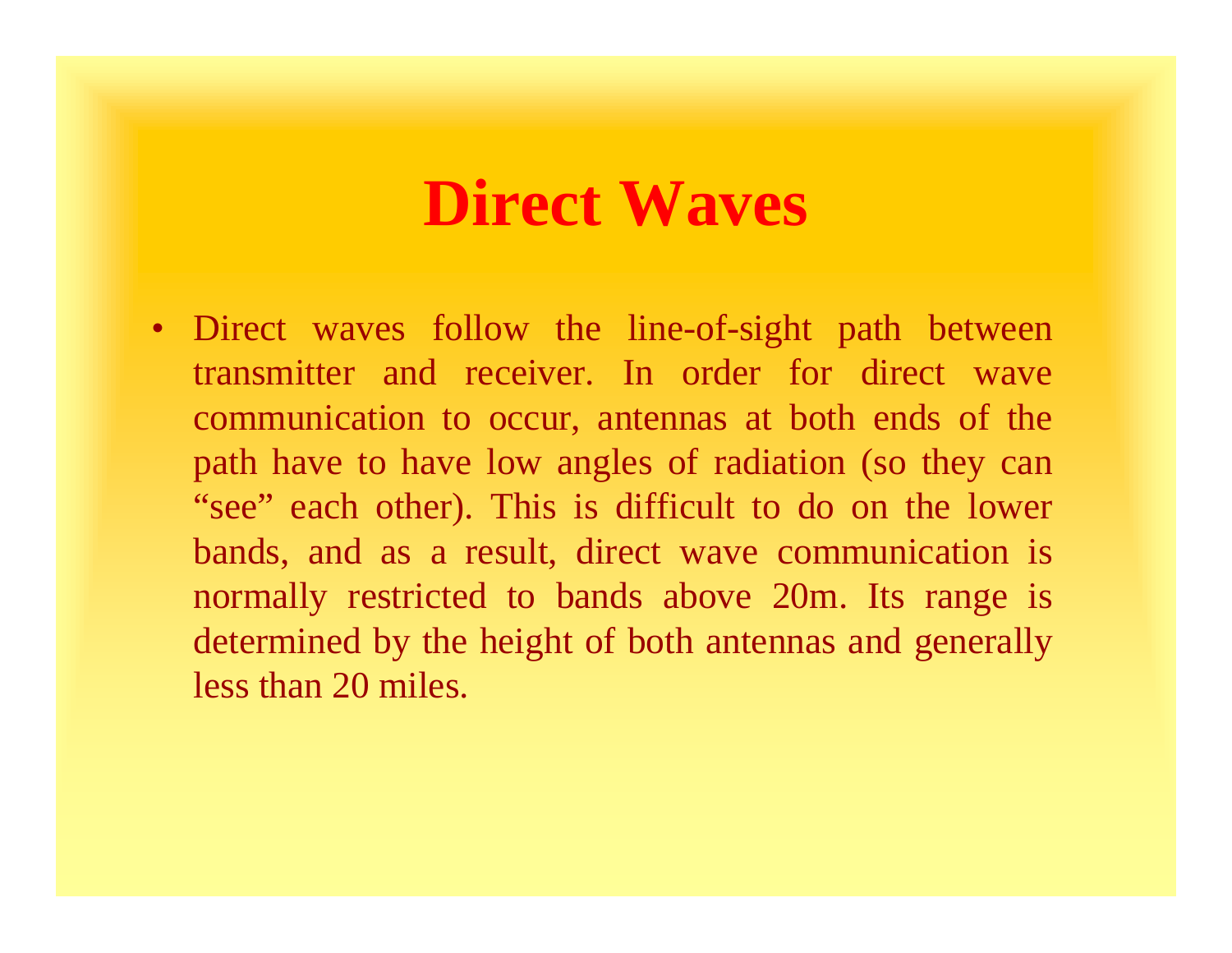# **Sky Waves**

• Sky waves are waves that leave the transmitting antenna in a straight line and are returned to the earth at a considerable distance by an electrically charged layer known as the ionosphere. Communication is possible throughout much of the day to almost anywhere in the world via sky wave.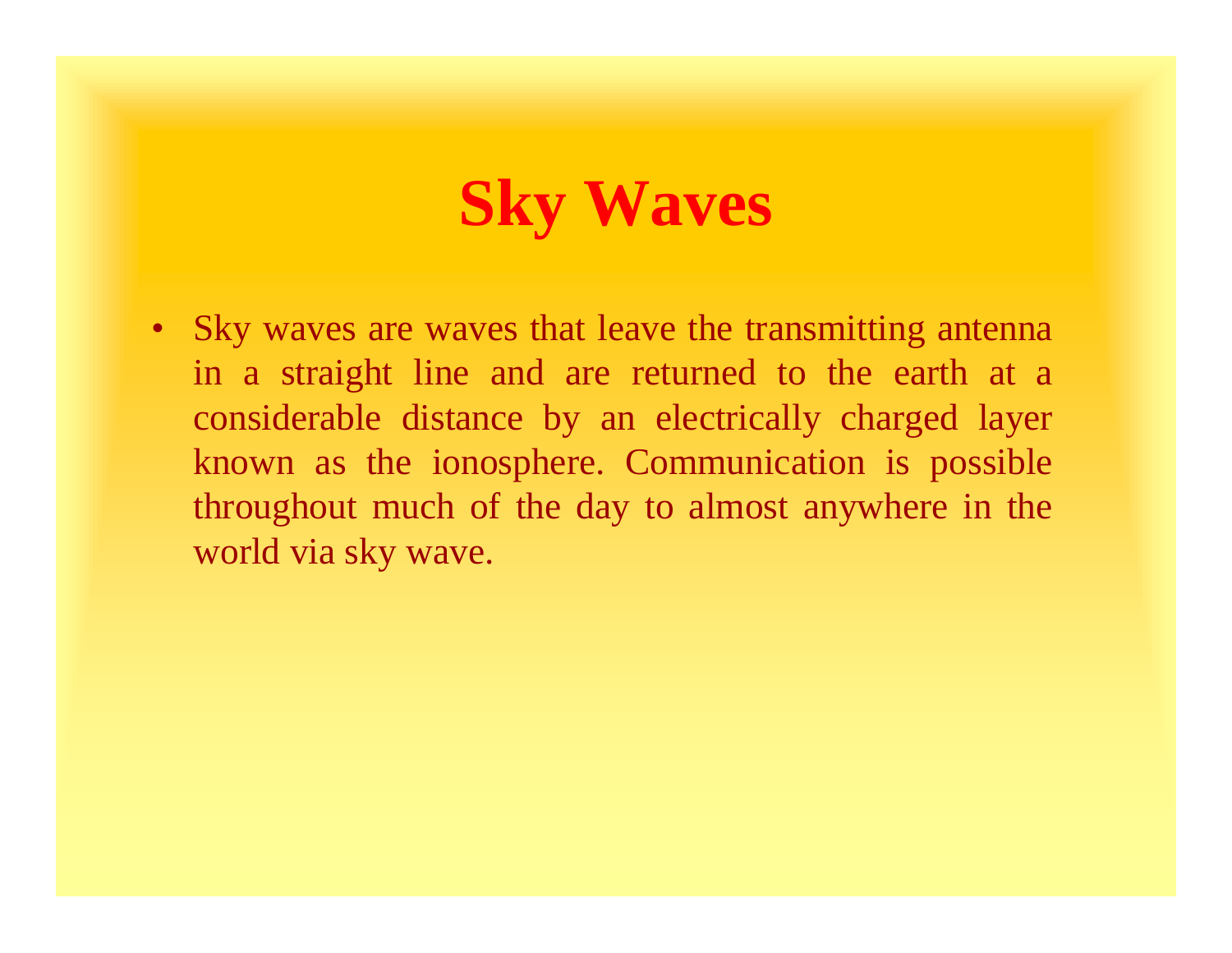- Created by ionization of the upper atmosphere by the sun.
- Electrically active as a result of the ionization.
	- Bends and attenuates HF radio waves
	- $\mathcal{L}_{\mathcal{A}}$  Above 200 MHz, the ionosphere becomes completely transparent
	- $\mathcal{L}_{\mathcal{A}}$  , and the set of  $\mathcal{L}_{\mathcal{A}}$  Creates most propagation phenomena observed at HF, MF, LF and VLF frequencies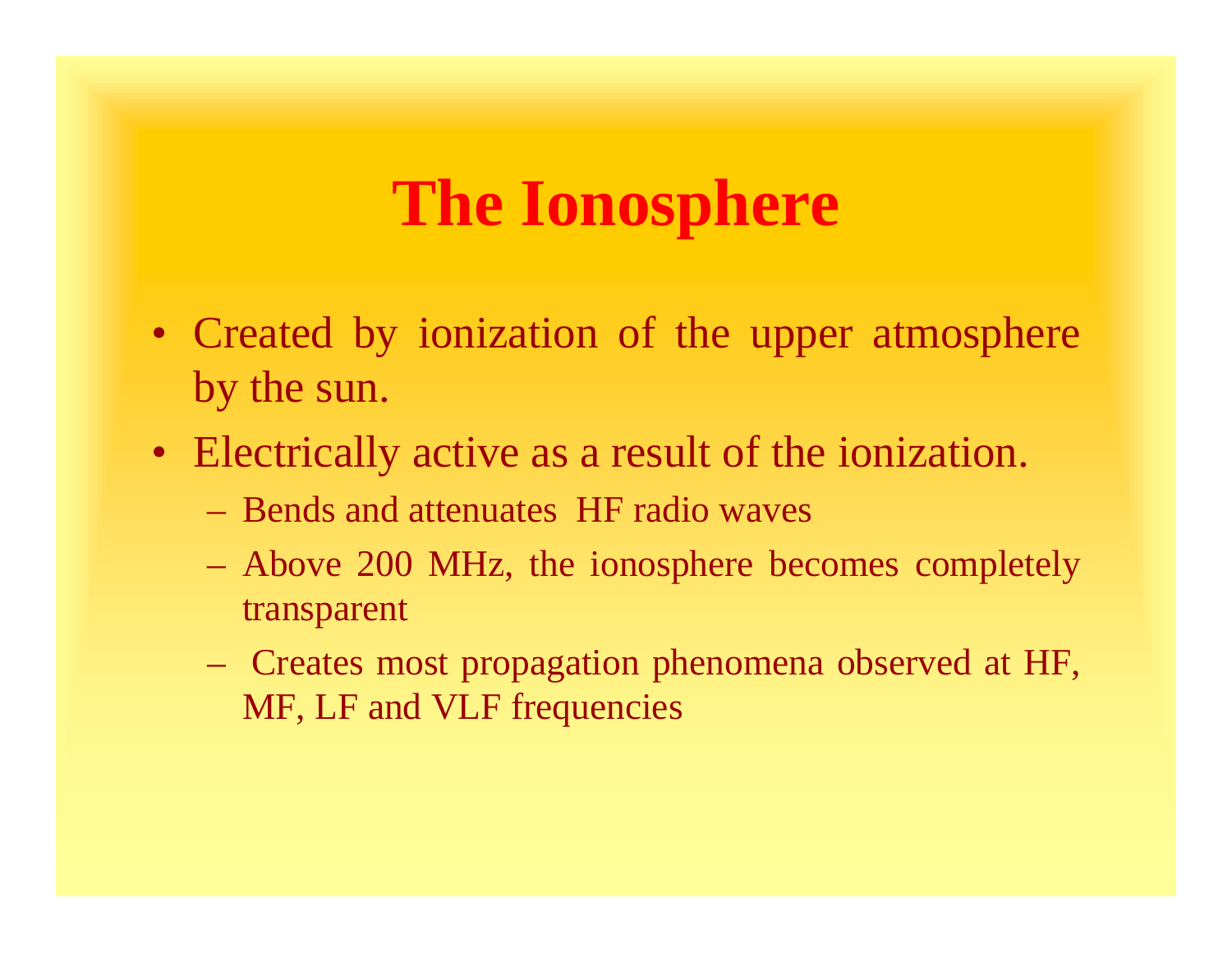- $\bullet$  Consists of 4 highly ionized regions
	- The D layer at a height of 38 55 mi
	- –The E layer at a height of 62 – 75 mi
	- –The F1 layer at a height of  $125 - 150$  mi (winter) and  $160 - 180$ mi (summer)
	- $\mathcal{L}_{\mathcal{A}}$ The F2 layer at a height of  $150 - 180$  mi (winter) and  $240 - 260$ mi (summer)
- $\bullet$  The density of ionization is greatest in the F layers and least in the D layer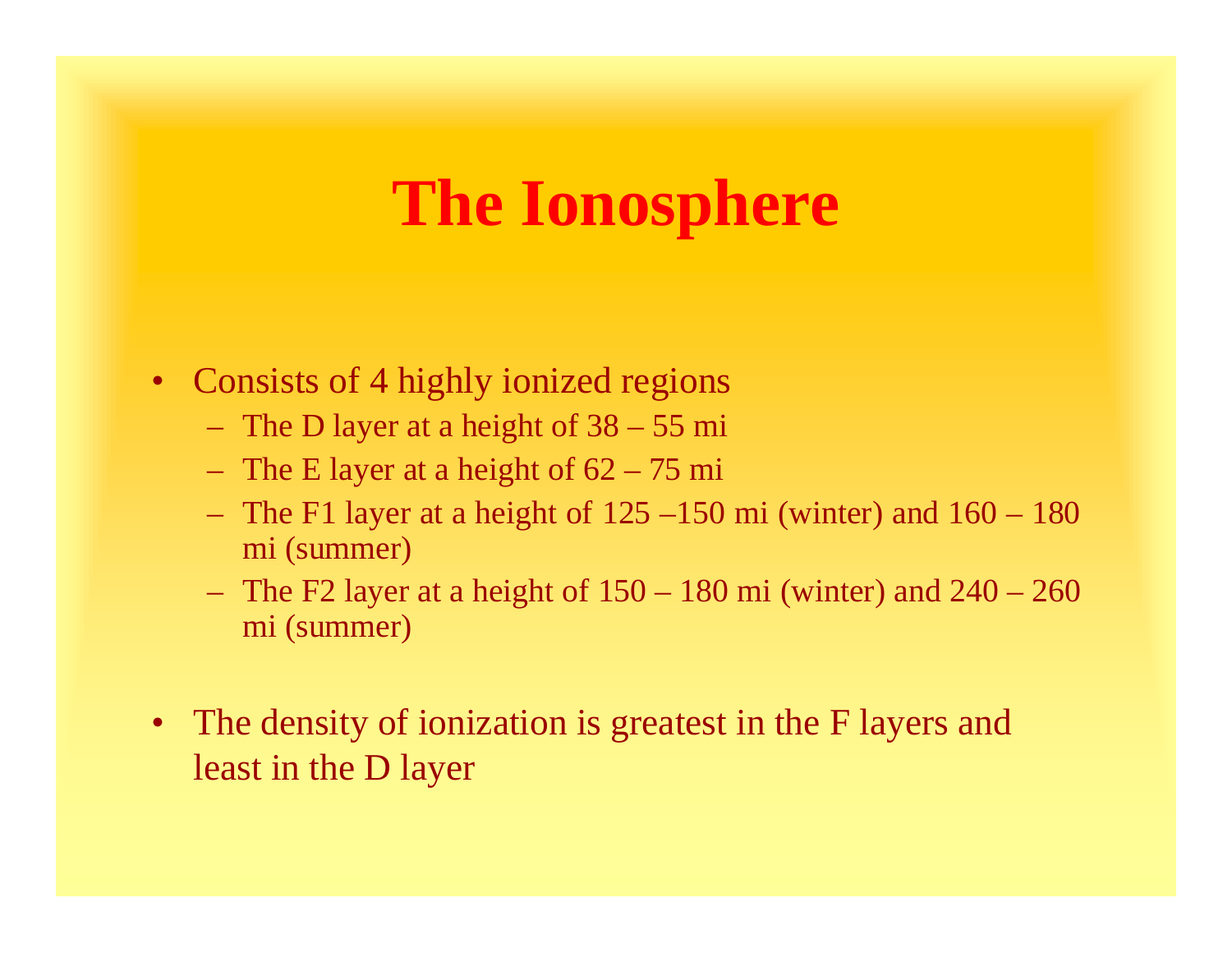

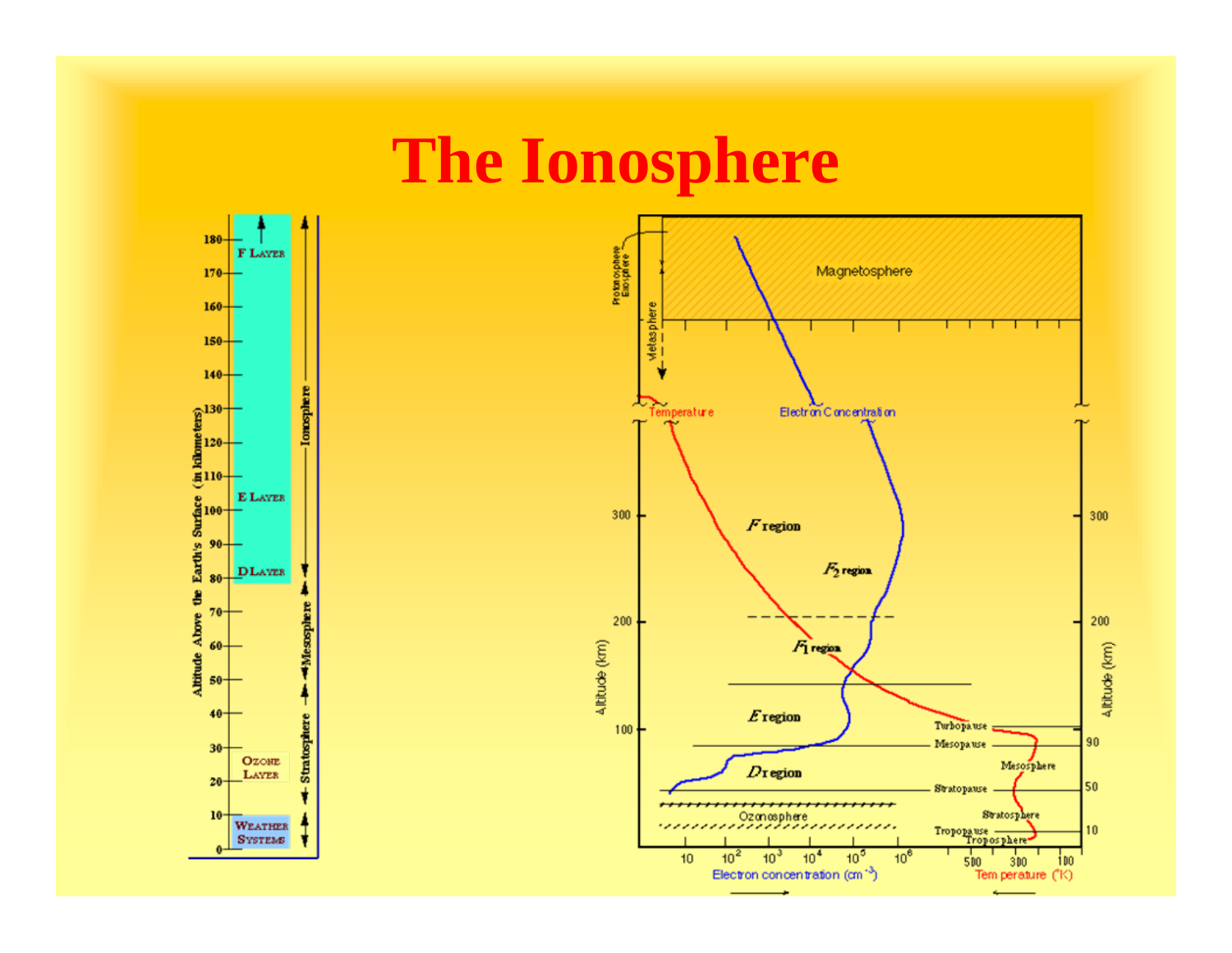- Though created by solar radiation, it does not completely disappear shortly after sunset.
	- The D and E layers disappear very quickly after sunset.
	- The F1 and F2 layers do not disappear, but merge into a single F layer residing at a distance of 150 – 250 mi above the earth.
- $\bullet$ Ions recombine much faster at lower altitudes.
- $\bullet$  Recombination at altitudes of 200 mi is slow slow that the F layer lasts until dawn.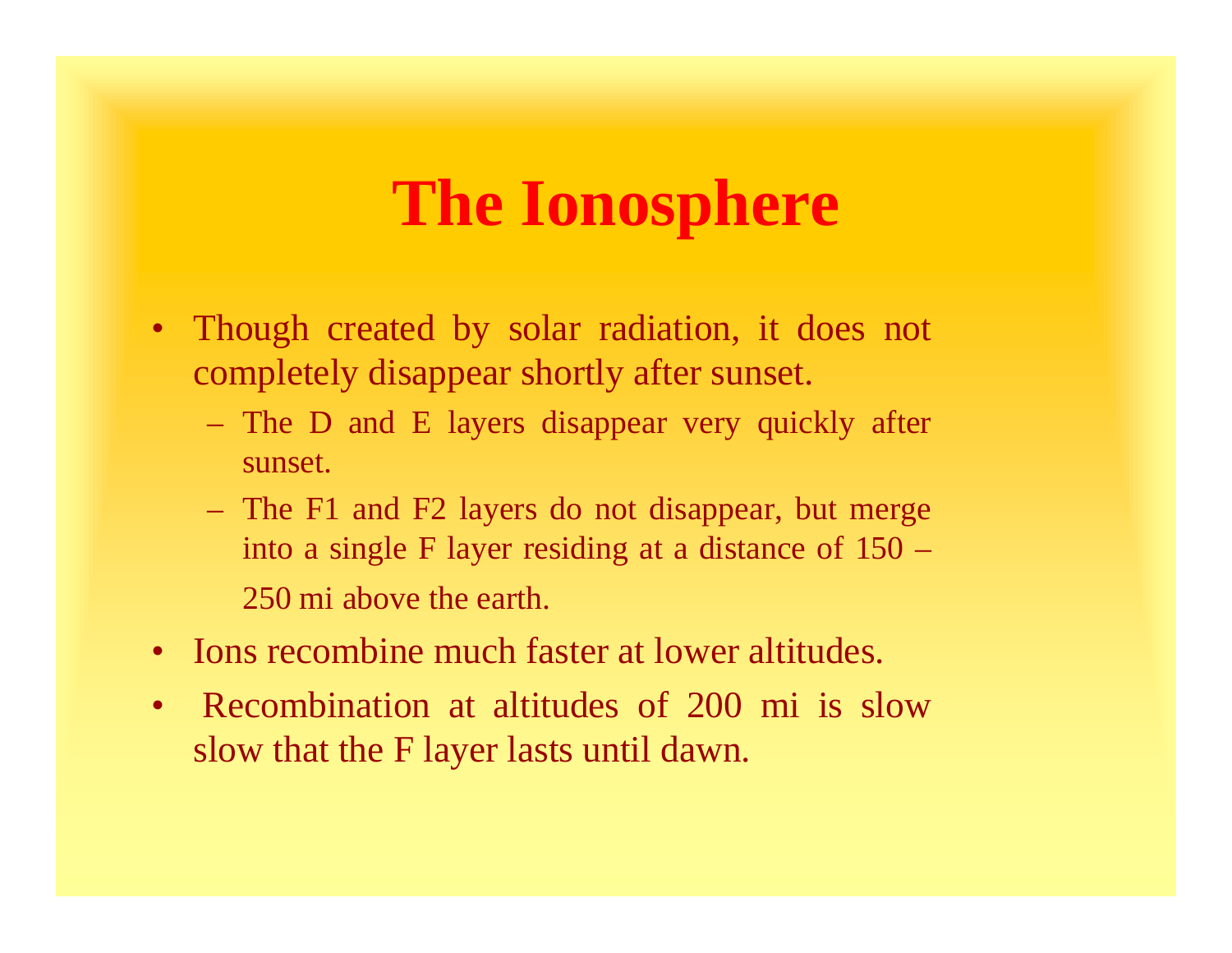## **The D-Layer**

- Extends from 38 55 miles' altitude.
- Is created at sunrise, reaches maximum density at noon, and disappears by sunset.
- The D layer plays only a negative role in HF communications.
- It acts as an attenuator, absorbing the radio signals, rather than returning them to earth.
- The absorption is inversely proportional to the square of the frequency, severely restricting communications on the lower HF bands during daylight.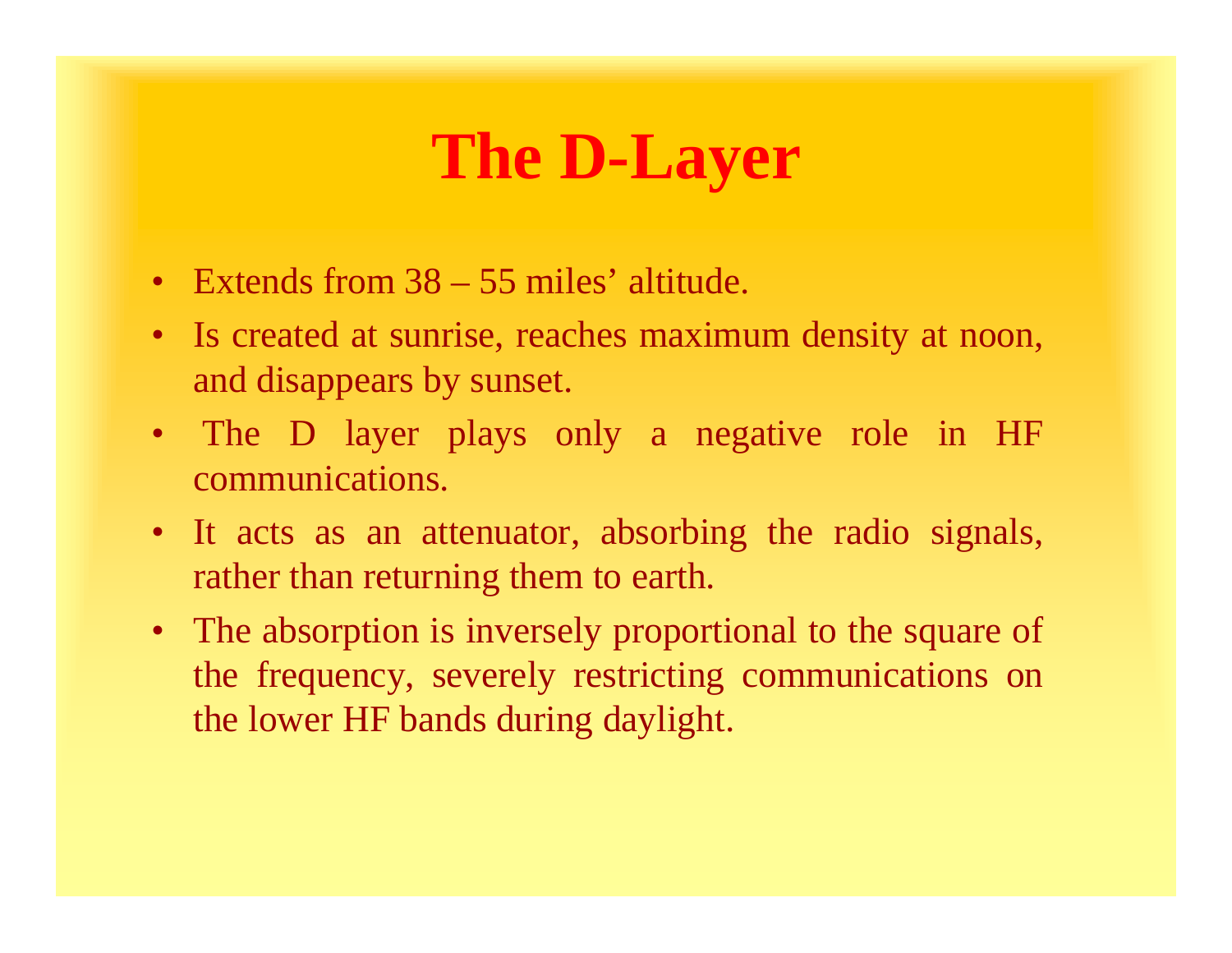## **The E layer**

- Extends from 38 55 miles' altitude.
- Is created at sunrise, reaches maximum density at noon, and disappears by sunset.
- It can return lower HF frequencies to the Earth, resulting in daytime short skip on the lower HF bands.
- It has very little effect on higher frequency HF radio waves, other than to change slightly their direction of travel.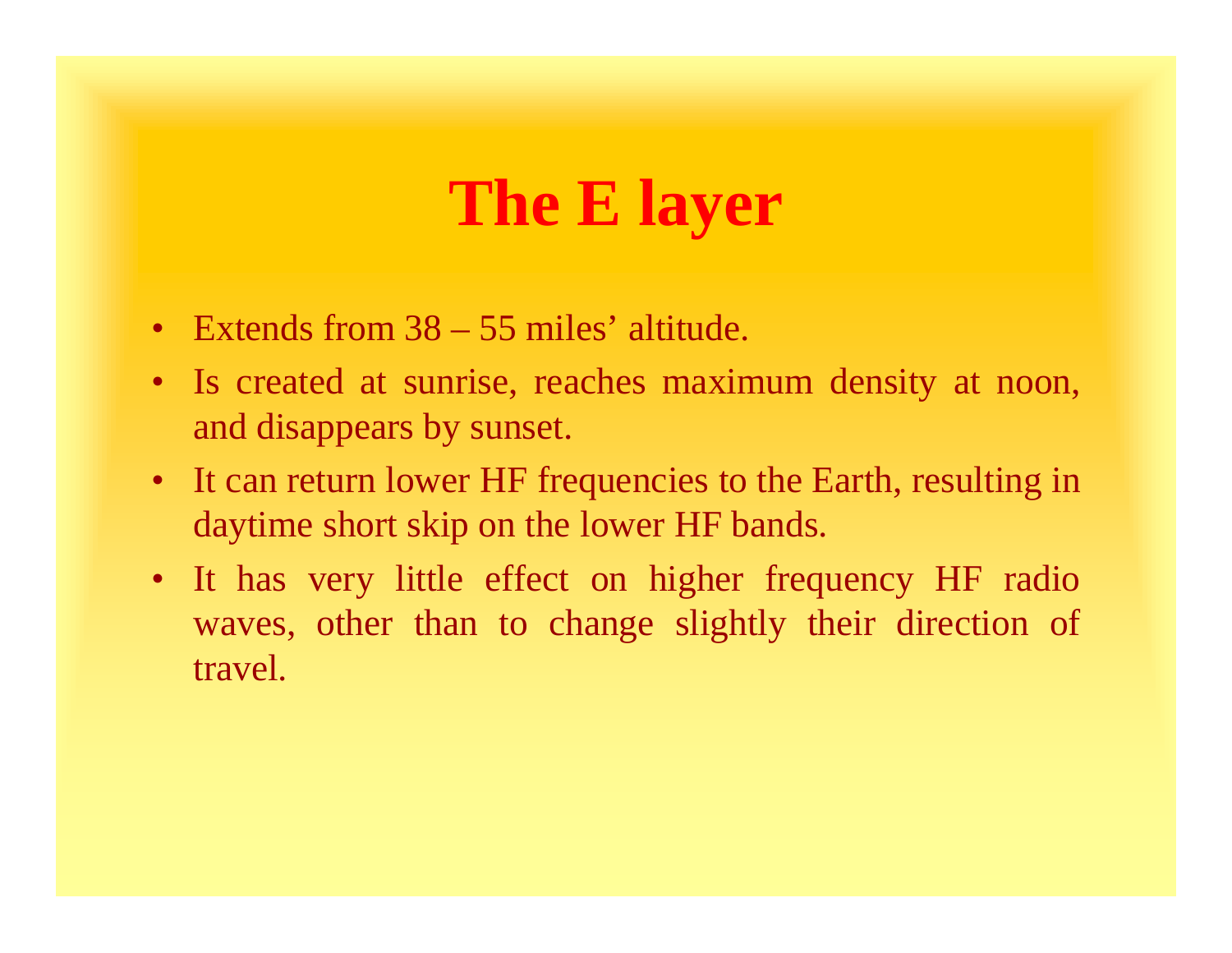## **The F Layers**

- The F1 layer extends from 125 –150 mi (winter) and 160 180 mi (summer)
- The F2 layer extends from  $150 180$  mi (winter) and 240 260 mi (summer)
- The F layers are primarily responsible for long-haul HF communications.
- Because there is only F layer ionization throughout the hours of darkness, it is carries almost all nighttime communications over intercontinental distances.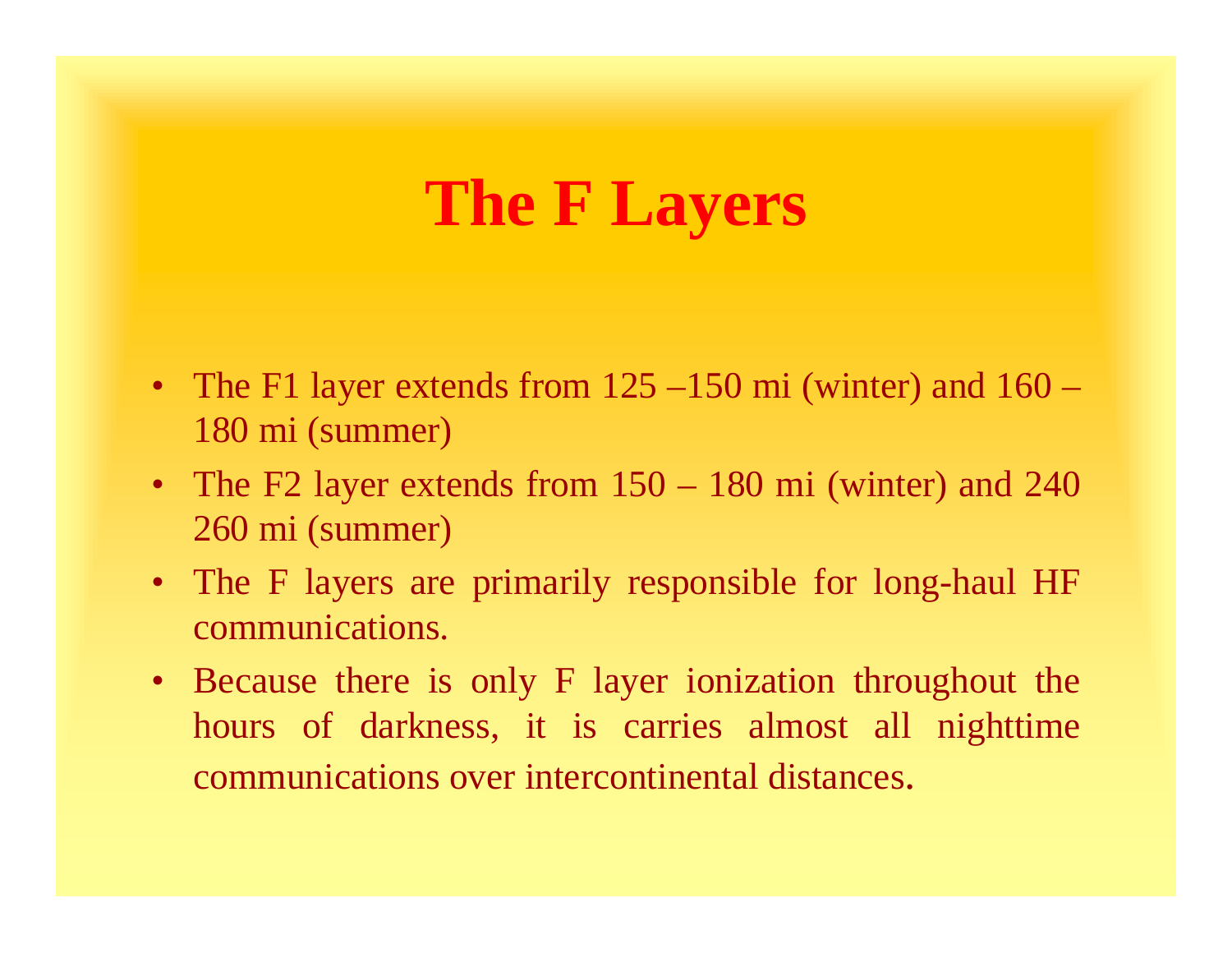# **The Critical Frequency (f<sub>c</sub>)**

- • When radio waves are transmitted straight up towards the ionosphere (vertical incidence), the radio wave will be returned to earth at all frequencies below the critical frequency,  $(f_c)$ .
- The critical frequency depends on the degree of ionization of the ionosphere, as shown in the following equation:

$$
f_{cr} = \sqrt{\frac{N_e}{1.24 * 10^{10}}}
$$

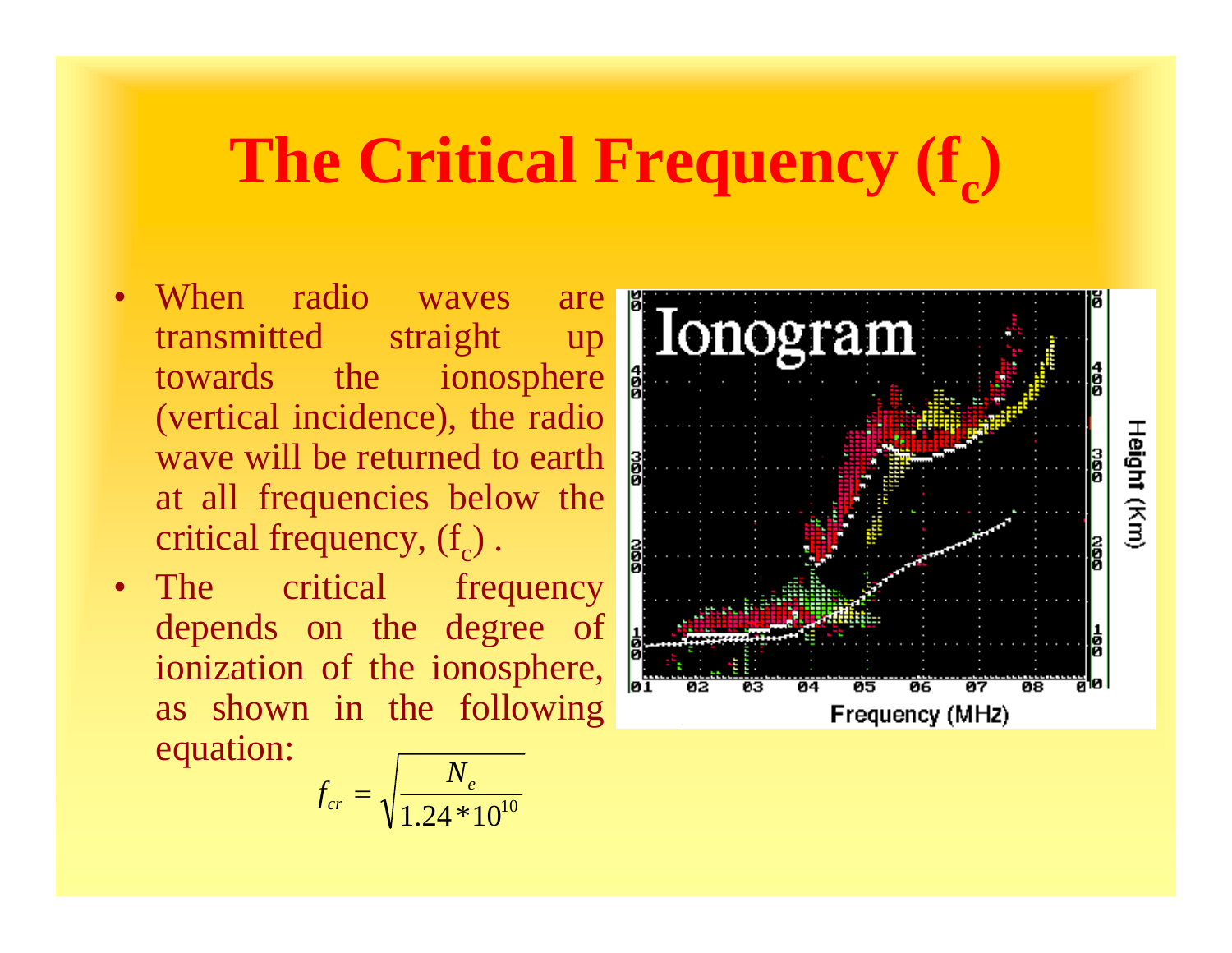## **Maximum Usable Frequency (MUF)**

- $\bullet$  Generally, radio waves leave the transmitting antenna at angles of 0 to 30 degrees and hit the ionosphere obliquely, requiring less bending be returned to earth, thus frequencies above the critical frequency can be returned.
- $\bullet$ The maximum frequency returned at a 0 takeoff angle is called the maximum usable frequency (MUF). The critical frequency and the MUF are related by the following equation:

$$
MUF = \frac{f_{cr}}{\sqrt{1 - \left(\frac{R}{R+h}\right)^2}}
$$

where  $R =$  earth's radius and  $h =$  height of the ionosphere:

- Typical MUF values:
	- 15 40 MHz (daytime)
	- 3 14 MHz(nighttime)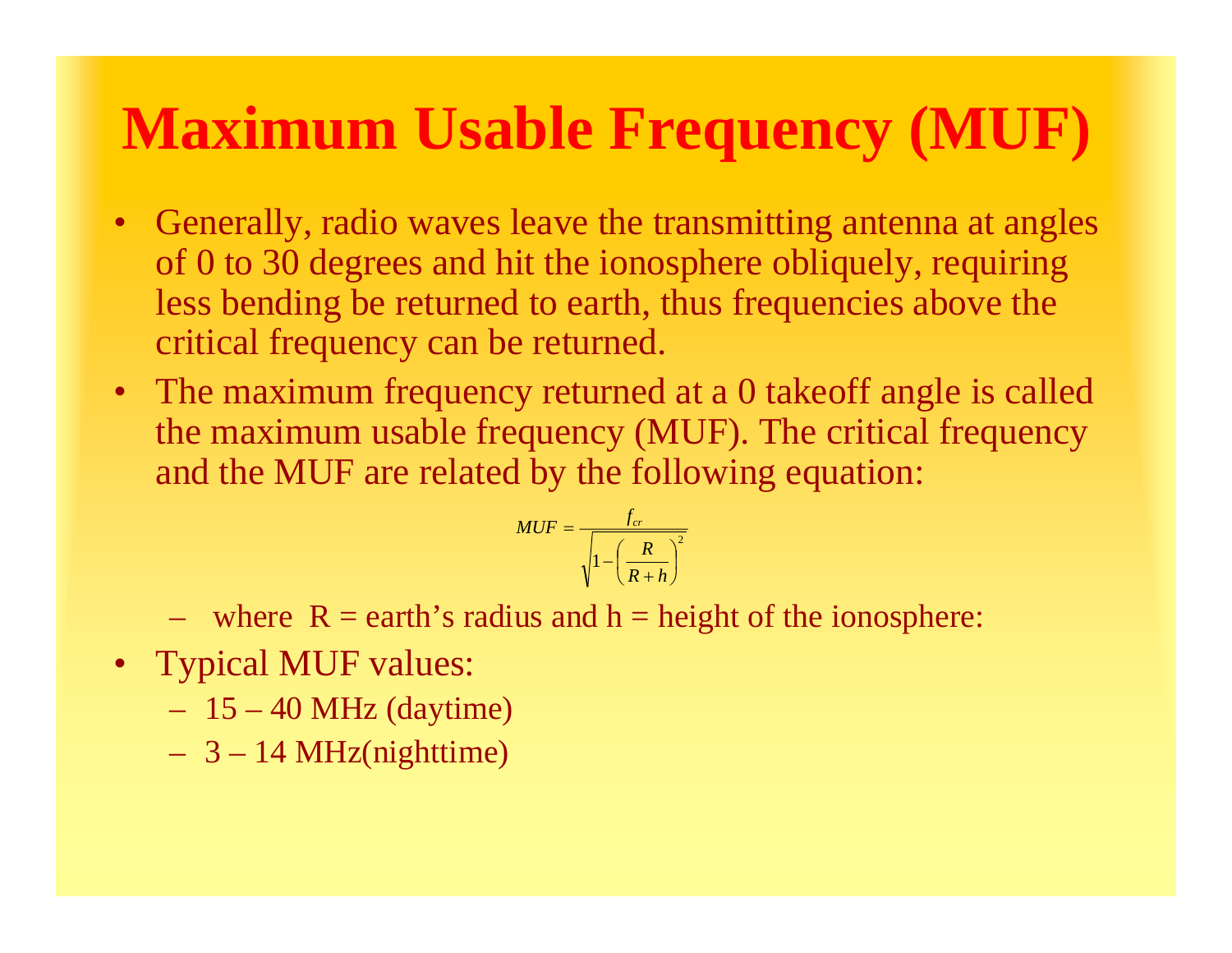## **Maximum Usable Frequency (MUF)**

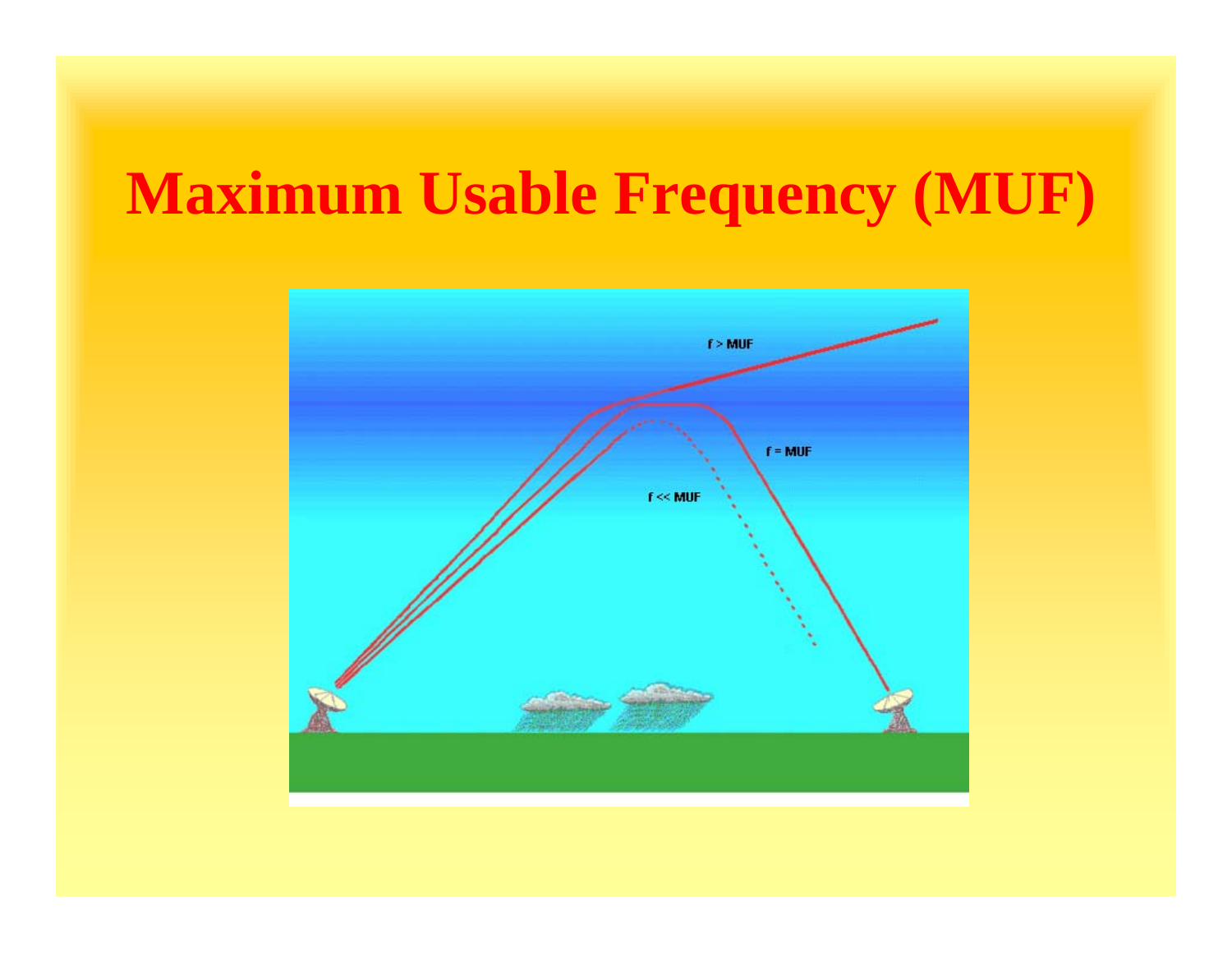# **Hop Geometry**

- $\bullet$  The longest hop possible on the HF bands is approximately 2500 miles
- • Longer distances are covered by multiple hop propagation. When the refracted radio wave returns to earth, it is reflected back up towards the ionosphere, which begins another hop.

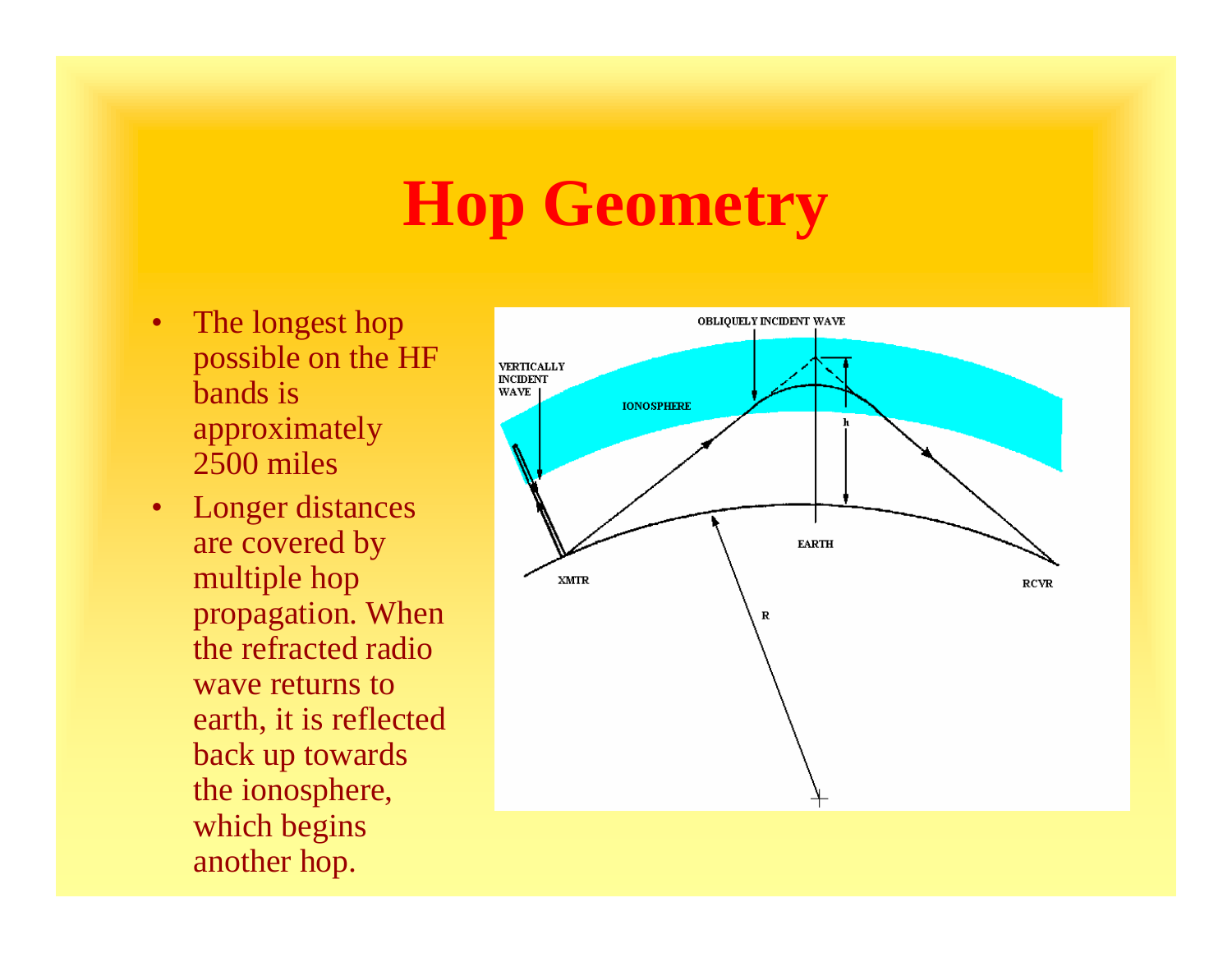# **Daily Propagation Effects**

- Shortly after sunrise, the D and E layers are formed and the F layer splits into two parts.
	- The D layer acts as a selective absorber, attenuating low frequency signals, making frequencies below 5 or 6 MHz useless during the day for DX work.
- The E and F1 layers increase steadily in intensity from sunrise to noon and then decreases thereafter.
	- Short skip propagation via the E or F1 layers when the local time at the ionospheric refraction point is approximately noon.
	- The MUF's for the E and F1 layers are about 5 and 10 MHz respectively.
- The F2 layer is sufficiently ionized to HF radio waves and return them to earth.
	- For MUF's is above 5 6 MHz, long distance communications are possible.
	- MUF's falls below 5 MHz, the frequencies that can be returned by the F layer are completely attenuated by the D layer.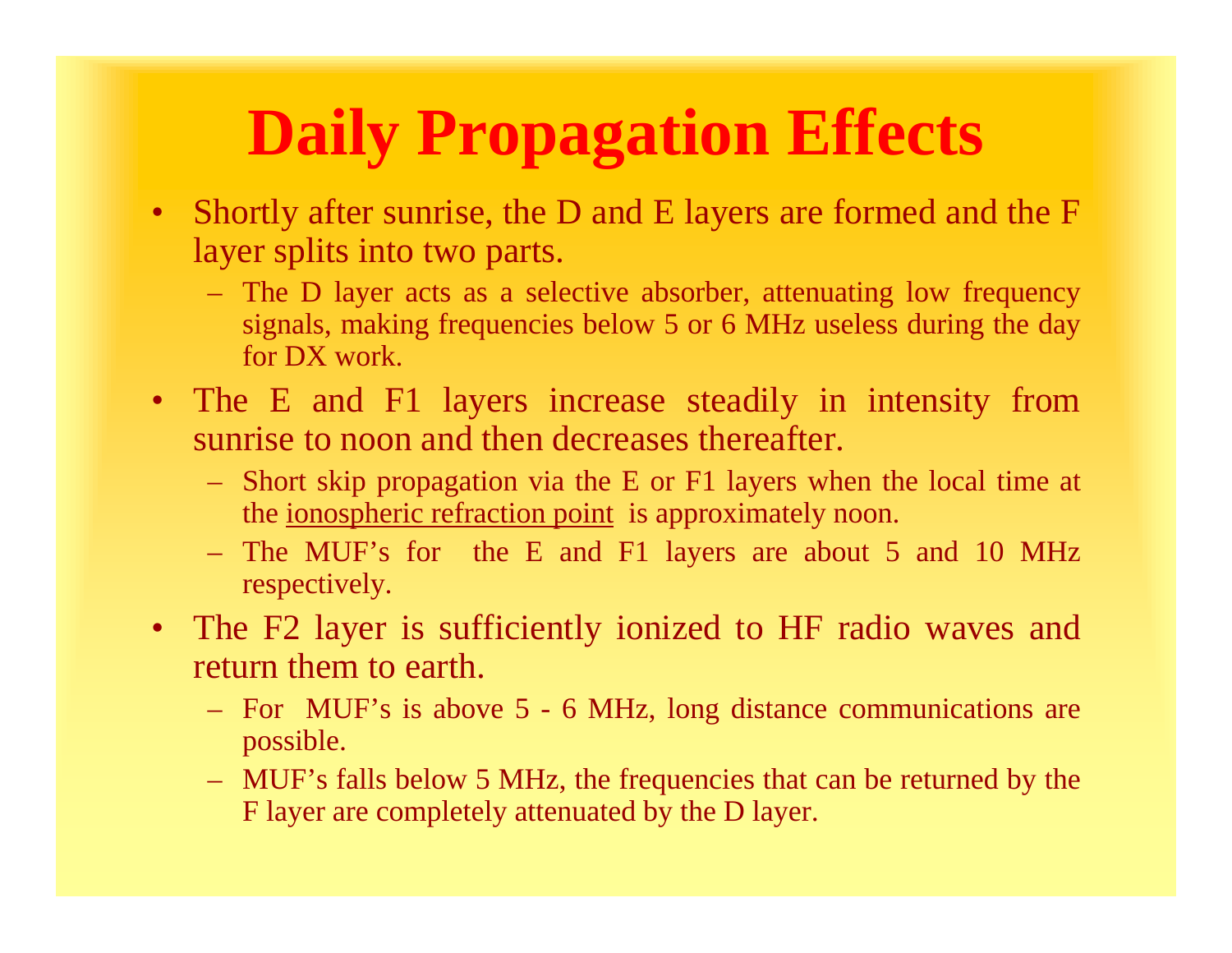#### **Daily Band Selection**

- During the daylight hours:
	- 15, 12, and 10m for multi-hop DX.
	- 40, 30, 20 and 17m, for short skip.
- After dark
	- 80, 40, 30 and 20m for DX.
	- Noise levels on 80m can make working across continents very difficult.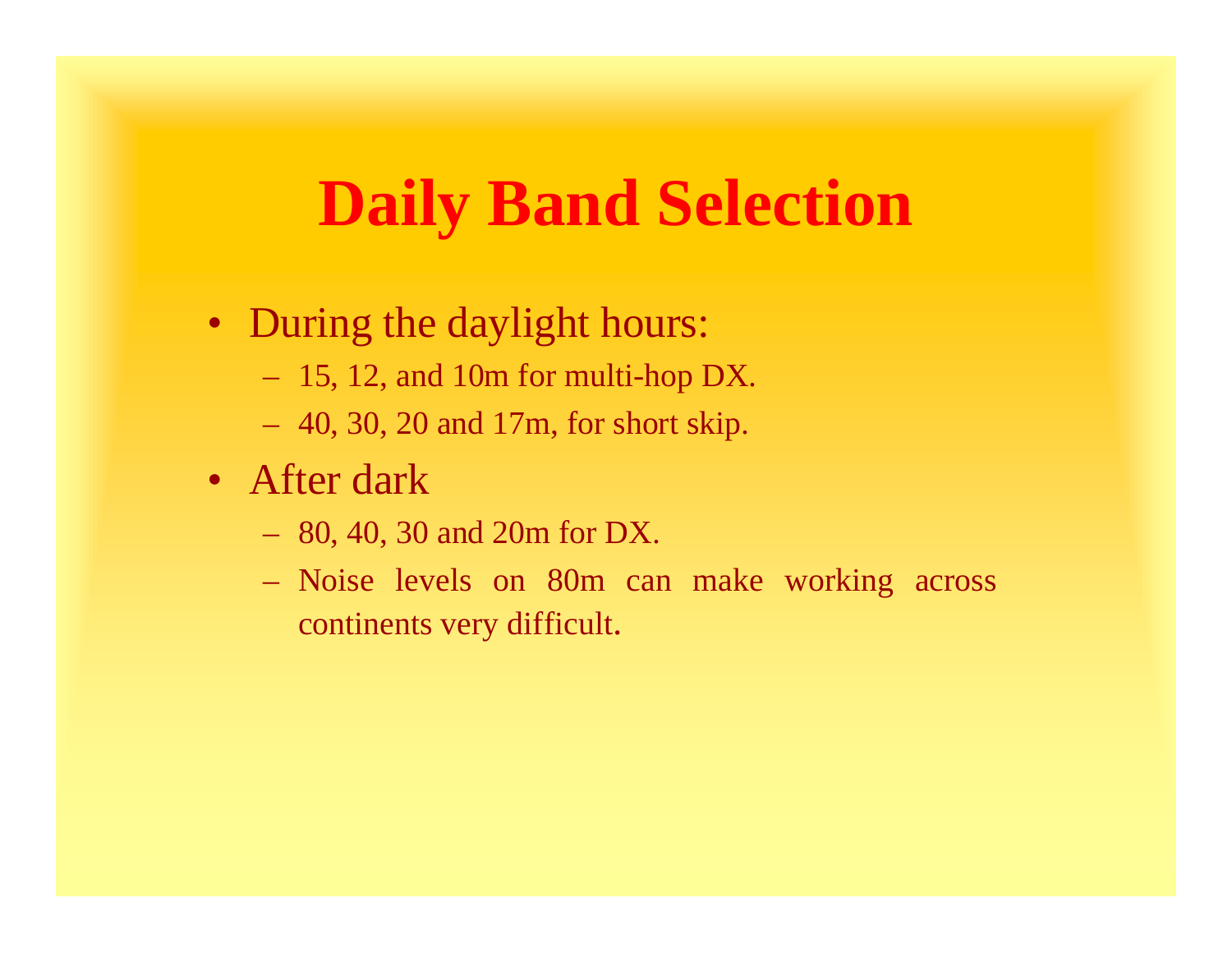# **Seasonal Propagation Effects**

- During the winter months, the atmosphere is colder and denser.
- The ionosphere moves closer to the earth increasing the electron density.
- During the the Northern Hemisphere winter, the earth makes its closest approach to the sun, which increases the intensity of the UV radiation striking the ionosphere.
- Electron density during the northern hemisphere winter can be 5 times greater than summer's.
- Winter MUF's are approximately double summer's.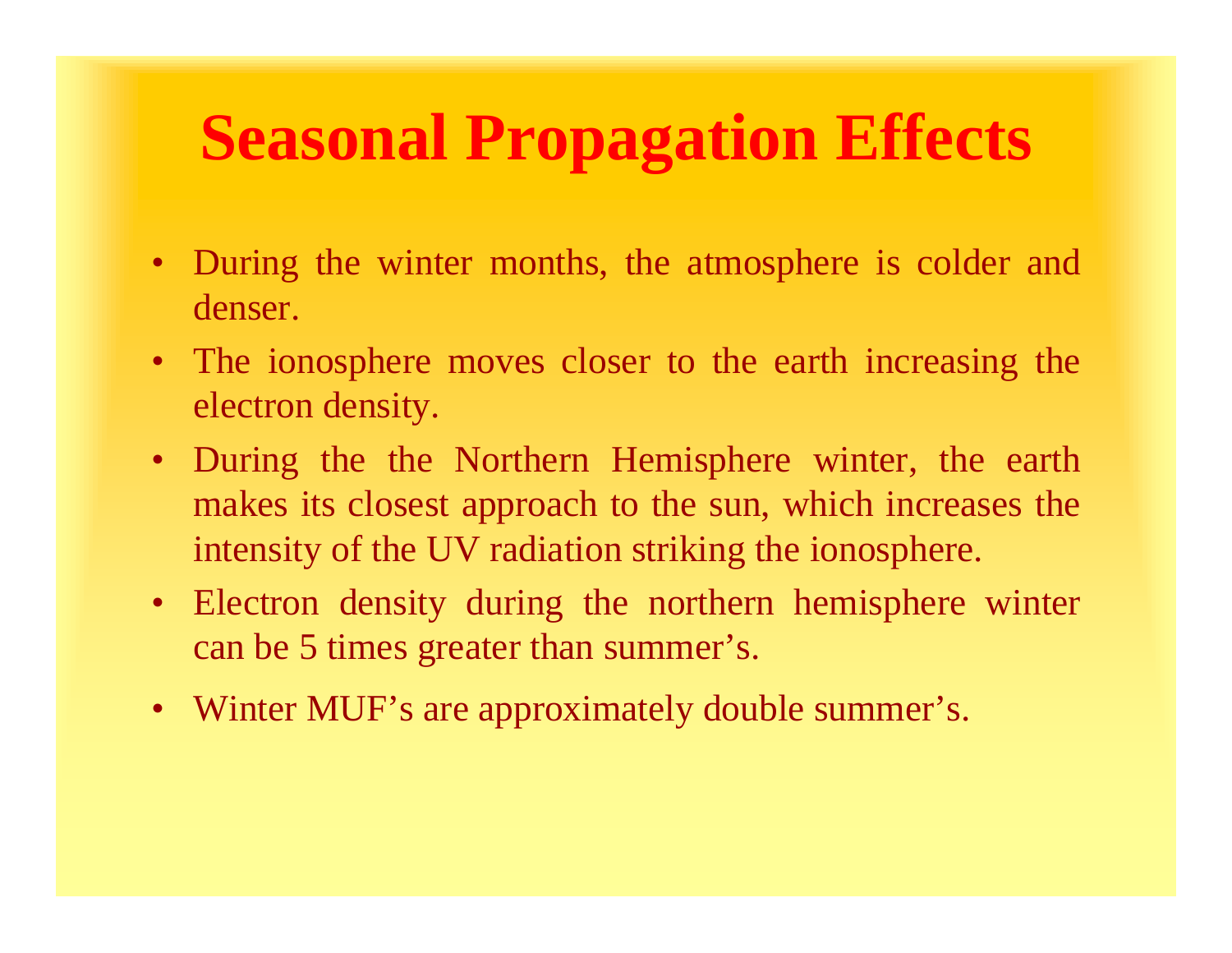#### **Seasonal Band Selection**

- During Winter:
	- 20, 17,15, 12, and 10m for daytime DX.
	- 80, 40, 30 and possible 20m for DX after dark.
- During Summer
	- 20, 17 and 15m for daytime DX.
	- 40, 30m and 20m after dark.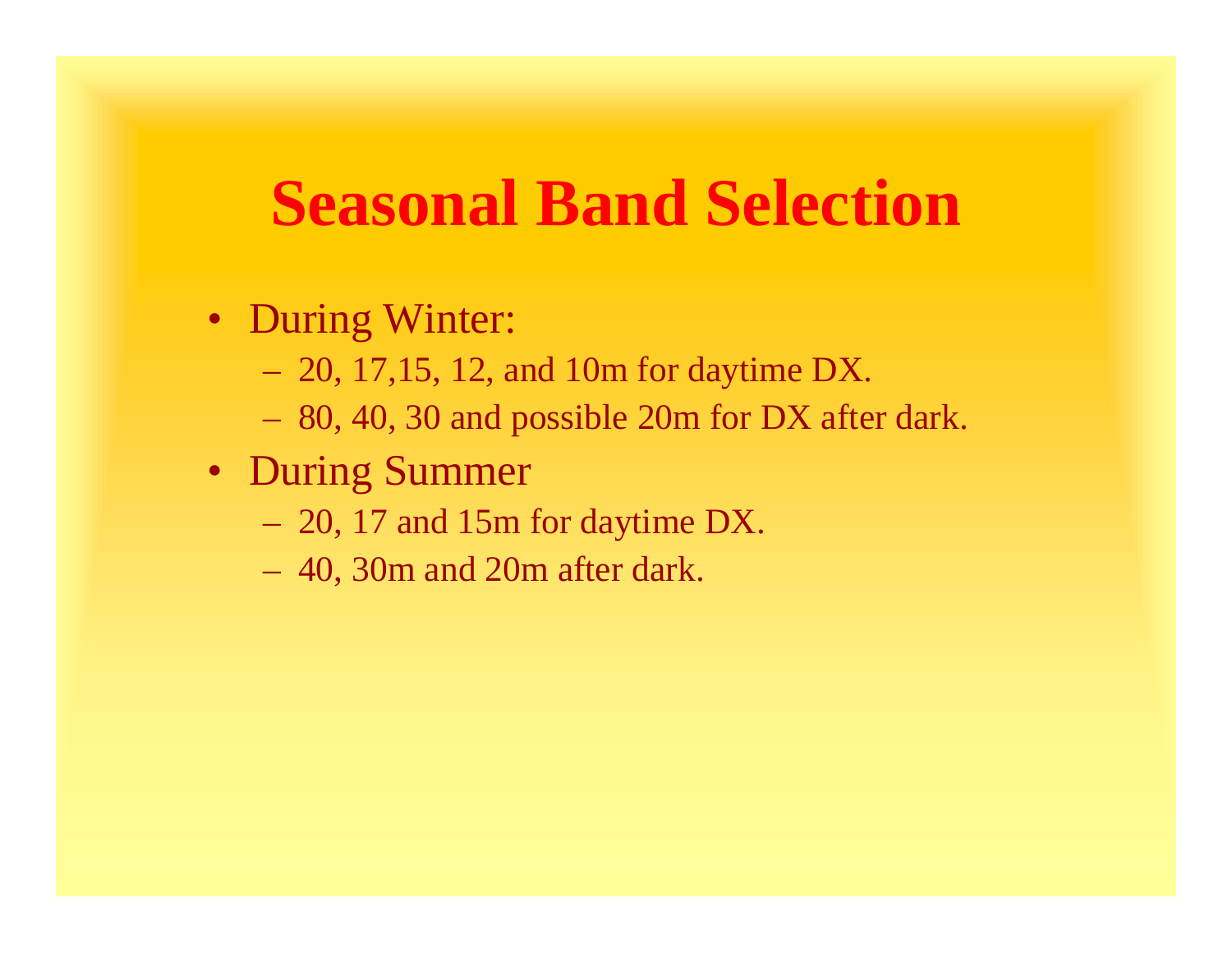## **Geographical Variation**

- The sun's ionizing radiation is most intense in the equatorial regions and least intense in the polar regions.
- Daytime MUF of the E and F1 layers is highest in the tropics. Polar region MUF's for these layers can be three times lower.
- • The F2 layer shows a more complex geographical MUF variation. While equatorial F2 MUF's are generally higher that polar F2 MUF's, the highest F2 MUF often occurs somewhere near Japan and the lowest over Scandinavia.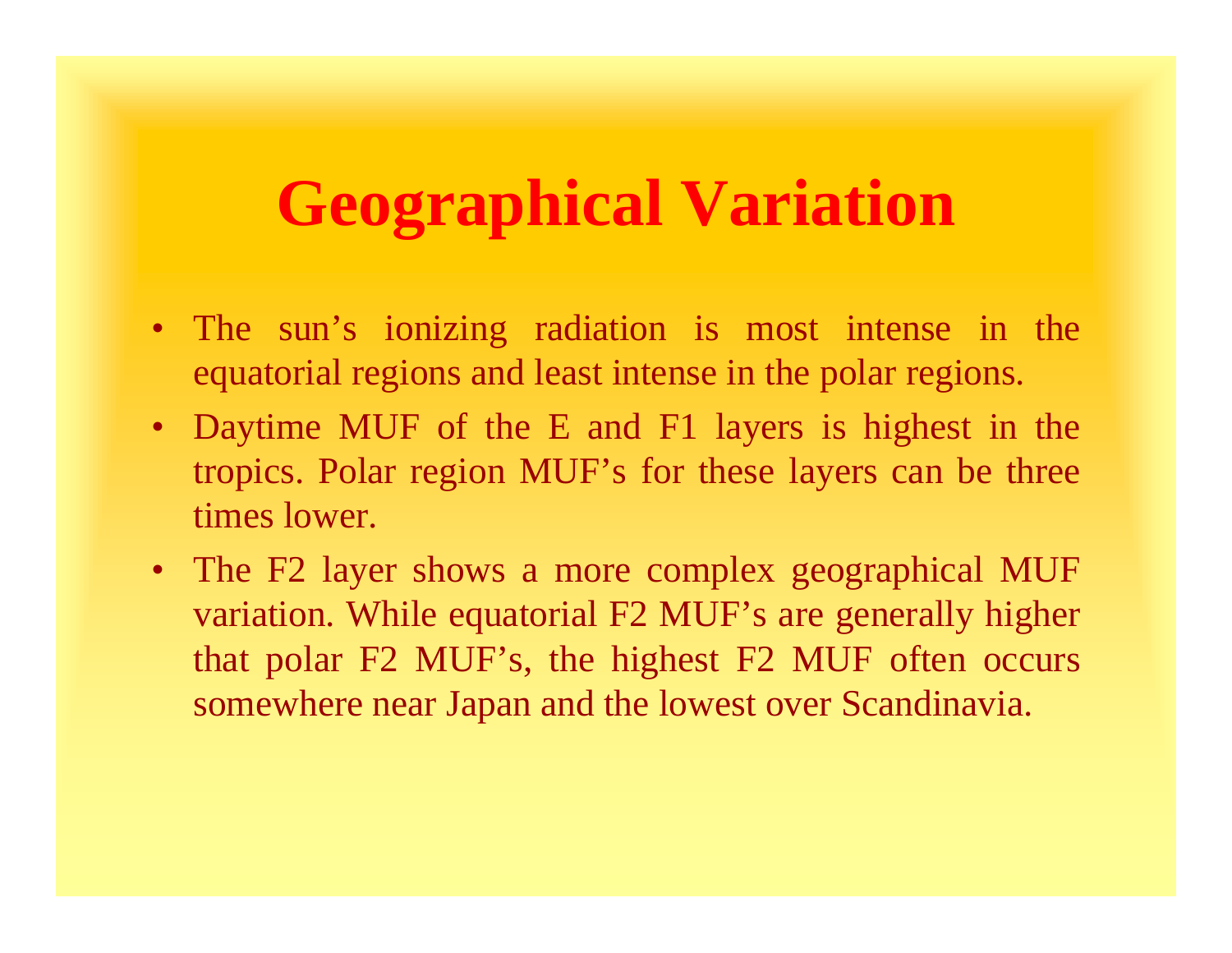- A sunspot is a cool region on the sun's surface that resembles a dark blemish on the sun.
- The number of sunspots observed on the sun's surface follows an 11 year cycle.
- Sunspots have intense magnetic fields. These fields energize a region of the sun known as the chromosphere, which lies just above the sun's surface. More ultraviolet radiation is emitted, which increases the electron density in the earth's atmosphere.
- The additional radiation affects primarily the F2 layer. During periods of peak sunspot activity, such as December 2001 or February 1958 the F2 MUF can rise to more than 50 MHz.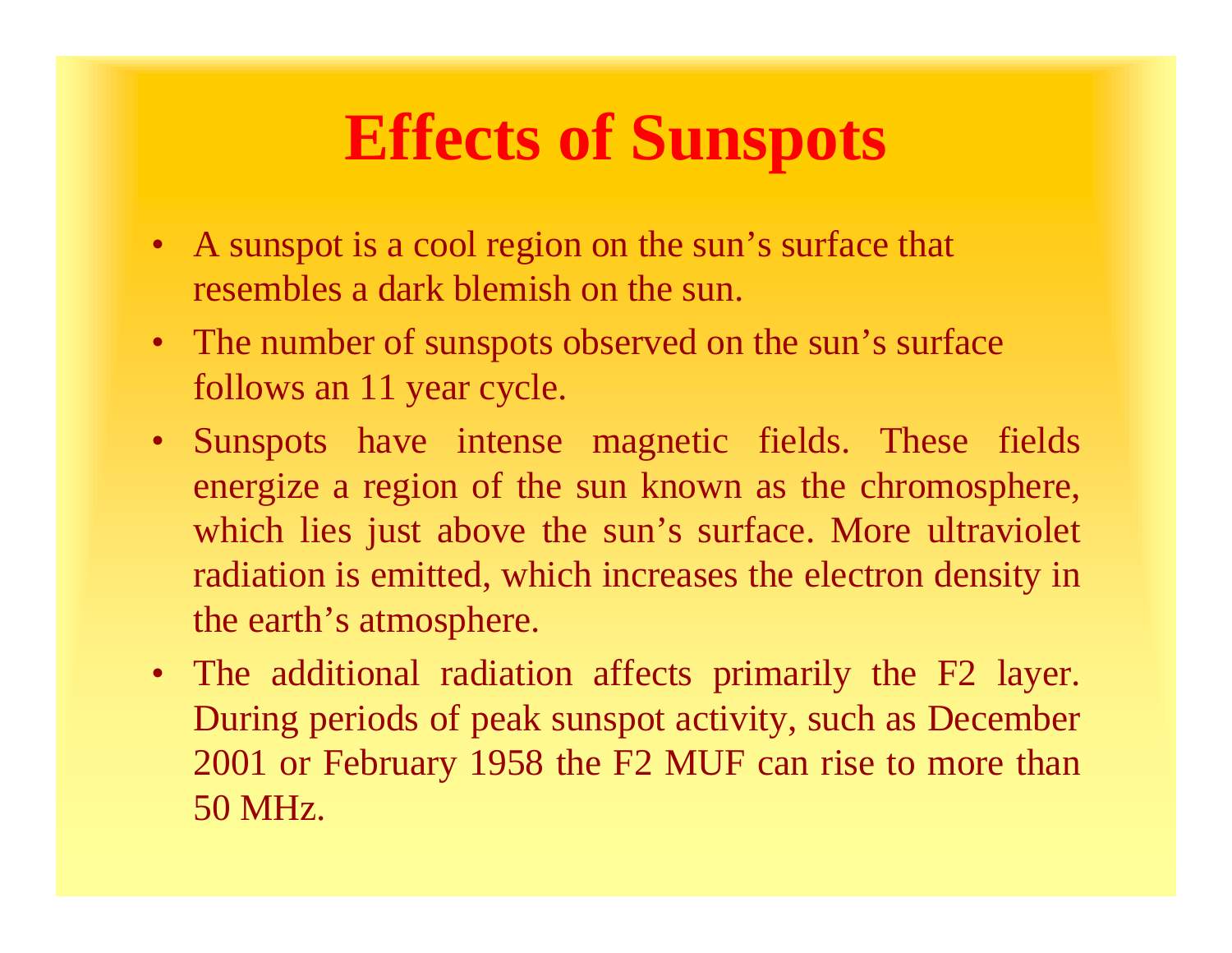- During sunspot maxima, the highly ionized F2 layer acts like a mirror, refracting the higher HF frequencies (above 20 MHz) with almost no loss.
- Contacts on the 15, 12 and 10m bands in excess of 10,000 miles can be made using 10 watts or less.
- During short summer evenings, the MUF can stay above 14 MHz. The 20 m band stays open to some point in the world around the clock.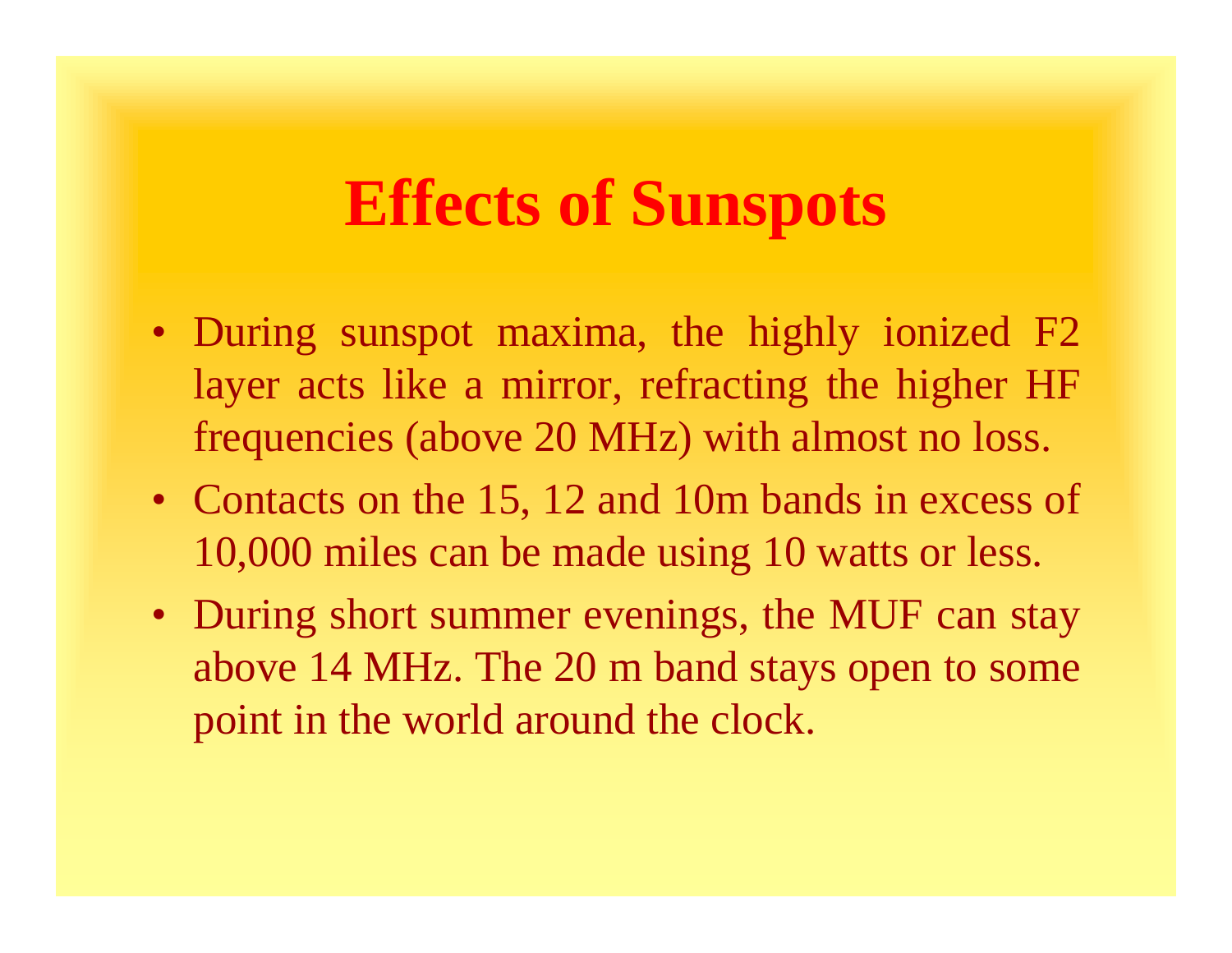- When the sun is very active, it is possible to have backscatter propagation either from the ionosphere or the auroral regions.
- Backscatter communication is unique in that the stations in contact do not point their antennas at each other, but instead at the region of high ionization in the ionosphere or towards the north (or south in the other hemisphere) magnetic pole.
- $\bullet$  During periods of high solar activity, the auroral zone may expand to the south, approaching the US-Canadian border in North America, and covering Scandinavia in Europe.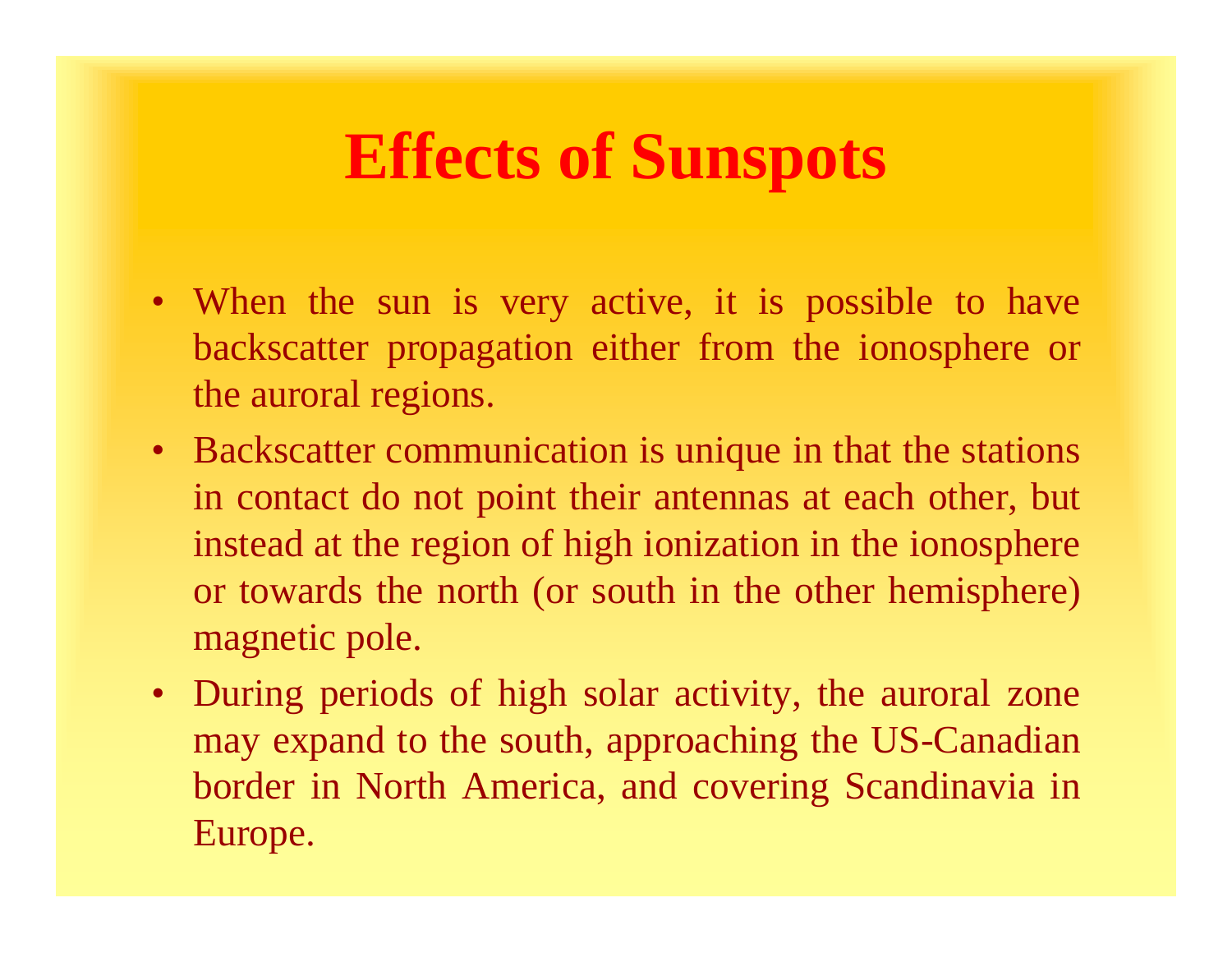## **The Northern Auroral Zone**

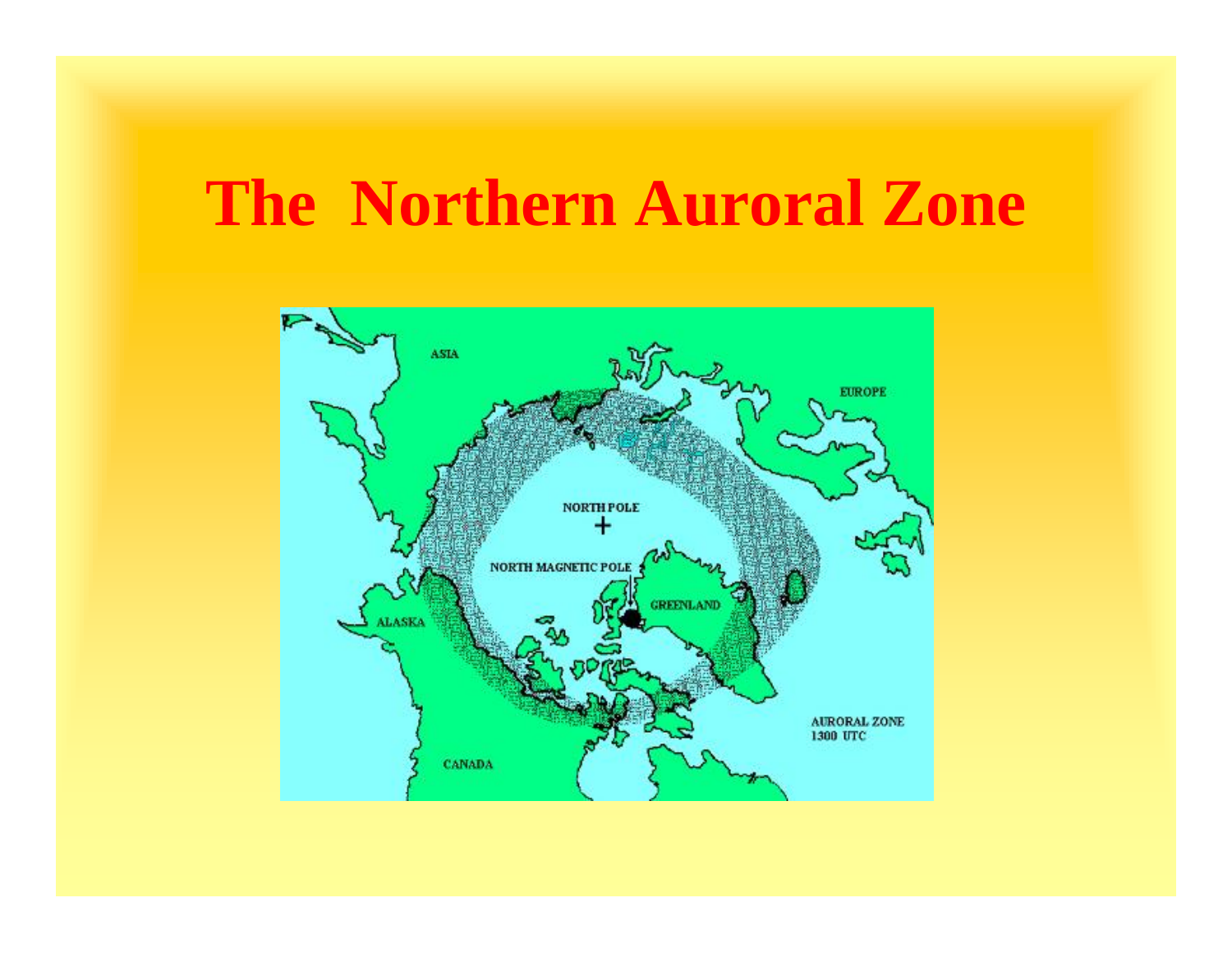- During a sunspot minimum, the chromosphere is very quiet and its UV emissions are very low.
- F2 MUF's decrease, rarely rising to 20 MHz
- $\bullet$  Most long distance communications must be carried out on the lower HF bands.
- During periods of high sunspot activity:
	- The best daytime bands are 12 and 10m.
	- At night, the best bands are 20, 17 and 15m.
- At the low end of the solar cycle,
	- The best daytime bands are 30 and 20m.
	- After dark, 40m will open for at least the early part of the evening.
	- $\mathcal{L}_{\mathcal{A}}$  In the early morning hours, only 80m will support worldwide communications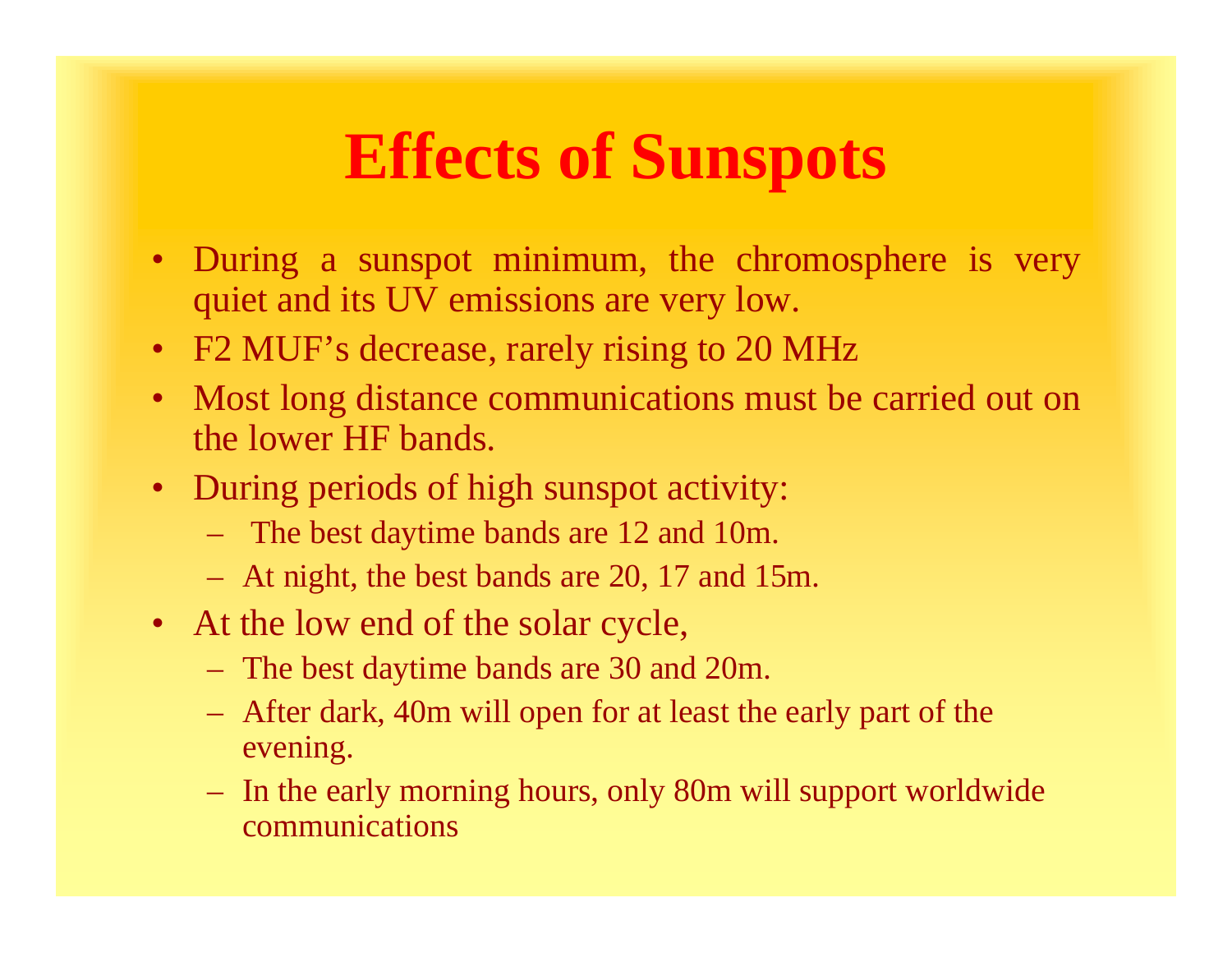## **Propagation Disturbances**

- A solar flare is a plume of very hot gas ejected from the sun's surface.
	- $\mathcal{L}_{\mathcal{A}}$  It rises through the chromosphere into the corona, disturbing both regions.
	- X-ray emission from the corona increases, which reaches Earth in less than 9 minutes. If they are intense enough, the ionosphere will become so dense that all HF signals are absorbed by it and worldwide HF communications are blacked out.
	- $\mathcal{L}_{\mathcal{A}}$  Large numbers of charged particles are thrown out into space at high velocity, reaching Earth in 2-3 days. The particles are deflected by the geomagnetic field to the poles, expanding the auroral zones. Signals traveling through the auroral zone are severely distorted, in some cases to the point of unintelligibility
- Generally speaking, ionospheric disturbances affect the lowest HF bands most. Occasionally communications on  $10m$  may be possible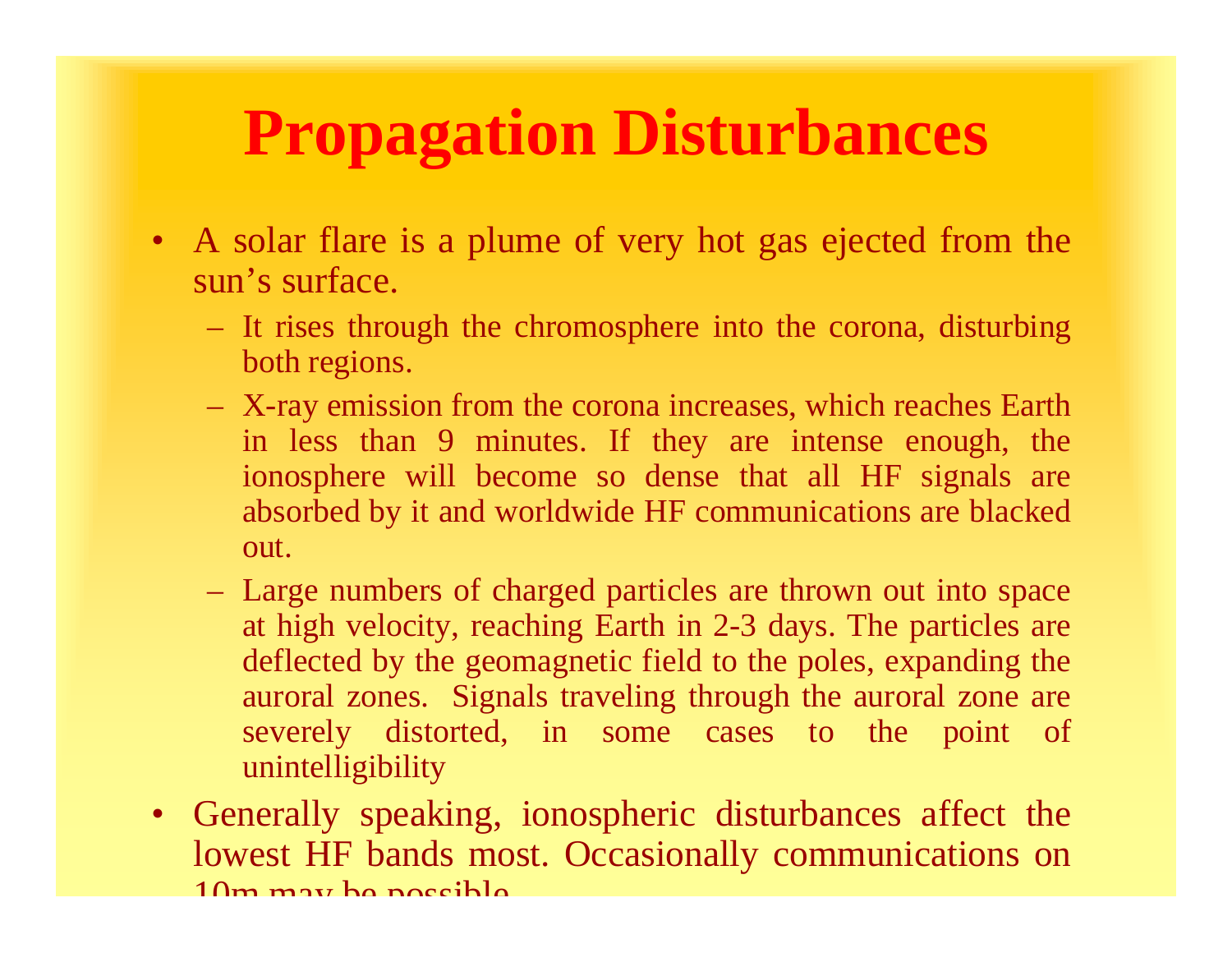•K index – a local index of geomagnetic activity computed every three hours at a variety of points on Earth. The K scale is shown

| below. | <b>K</b> Index | <b>Ap Index</b>               |
|--------|----------------|-------------------------------|
|        | $\theta$       | Inactive                      |
|        |                | <b>Very Quiet</b>             |
|        | $\overline{2}$ | Quiet                         |
|        | 3              | Unsettled                     |
|        | $\overline{4}$ | Active                        |
|        | 5              | <b>Minor Storm</b>            |
|        | 6              | <b>Major Storm</b>            |
|        | 7              | <b>Severe Storm</b>           |
|        | 8              | <b>Very Severe Storm</b>      |
|        | 9              | <b>Extremely Severe Storm</b> |

 $\bullet$ The best HF propagation occurs when K is less than 5. A K index less than 3 is usually a good indicator of quiet conditions on 80 and 40m.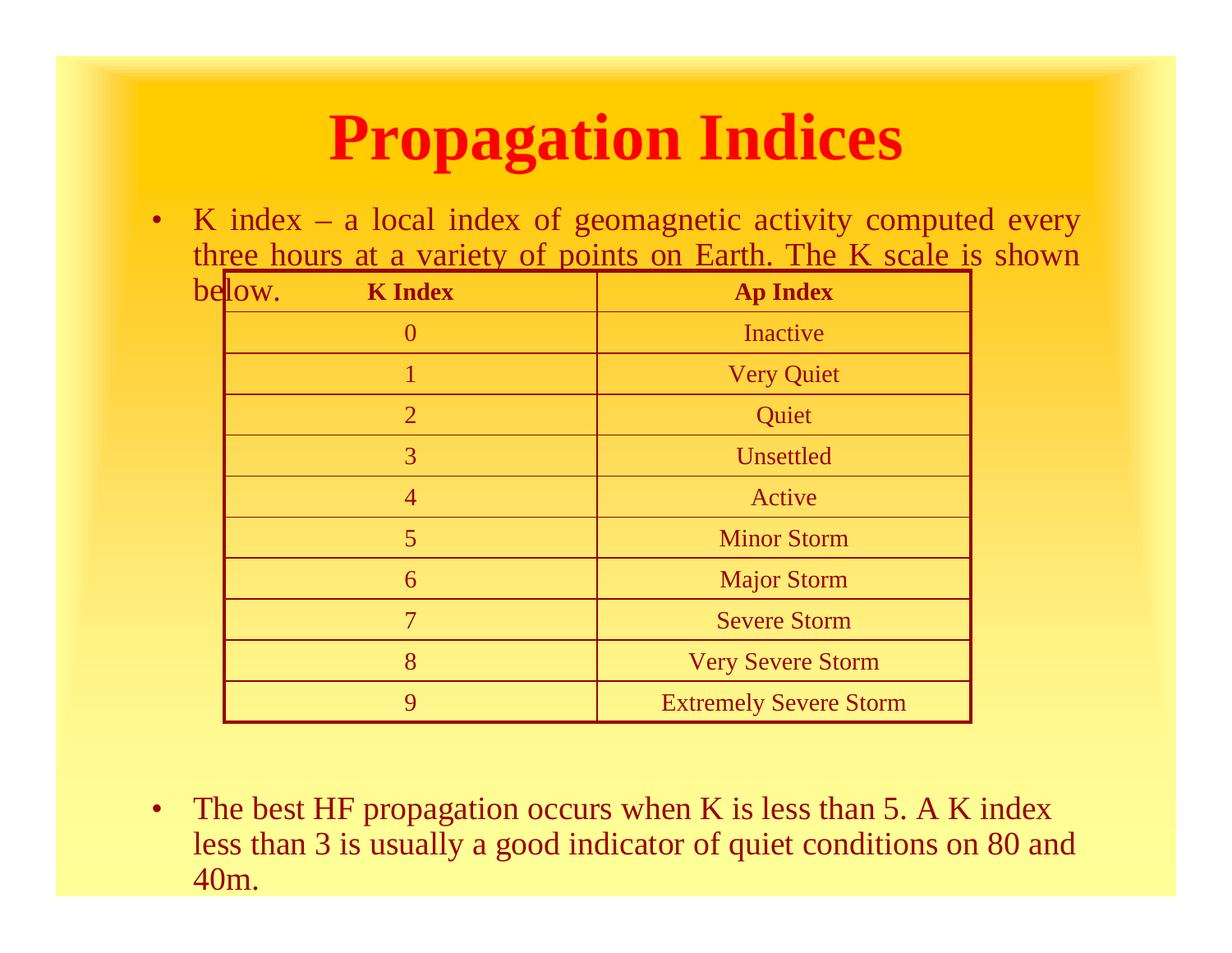• Ap index - a daily average planetary geomagnetic activity index based on local K indices. The A scale is shown below:

| <b>Ap Index</b> | <b>Geomagnetic Condition</b> |
|-----------------|------------------------------|
| $0 - 7$         | Quiet                        |
| $8 - 15$        | Unsettled                    |
| $16-29$         | Active                       |
| 30-49           | <b>Minor Storm</b>           |
| 50-99           | <b>Major Storm</b>           |
| 100-400         | <b>Severe Storm</b>          |

 $\bullet$  Good HF propagation is likely when A is less than 15, particularly on the lower HF bands. When A exceeds 50 , ionospheric backscatter propagation is possible on 12 and 10m. When A exceeds 100, auroral backscatter may be possible on 10m.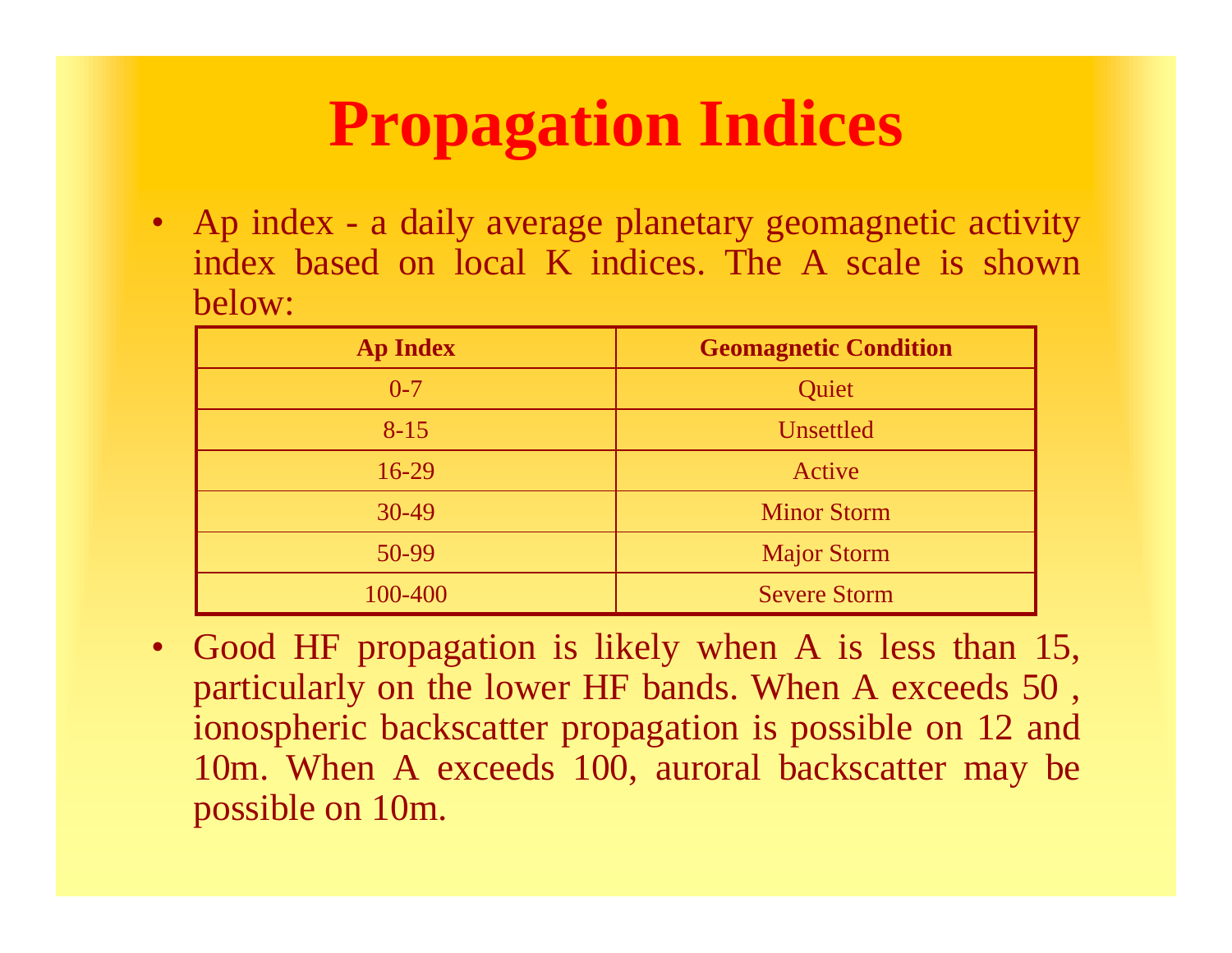•The K and Ap indices are related as follows:

| <b>K</b> Index | <b>Ap Index</b> |
|----------------|-----------------|
| $\overline{0}$ | $\overline{0}$  |
| 1              | $\overline{3}$  |
| $\overline{2}$ | $\overline{7}$  |
| $\overline{3}$ | 15              |
| $\overline{4}$ | 27              |
| $\overline{5}$ | 48              |
| 6              | 80              |
| $\overline{7}$ | 140             |
| 8              | 240             |
| $\overline{Q}$ | 400             |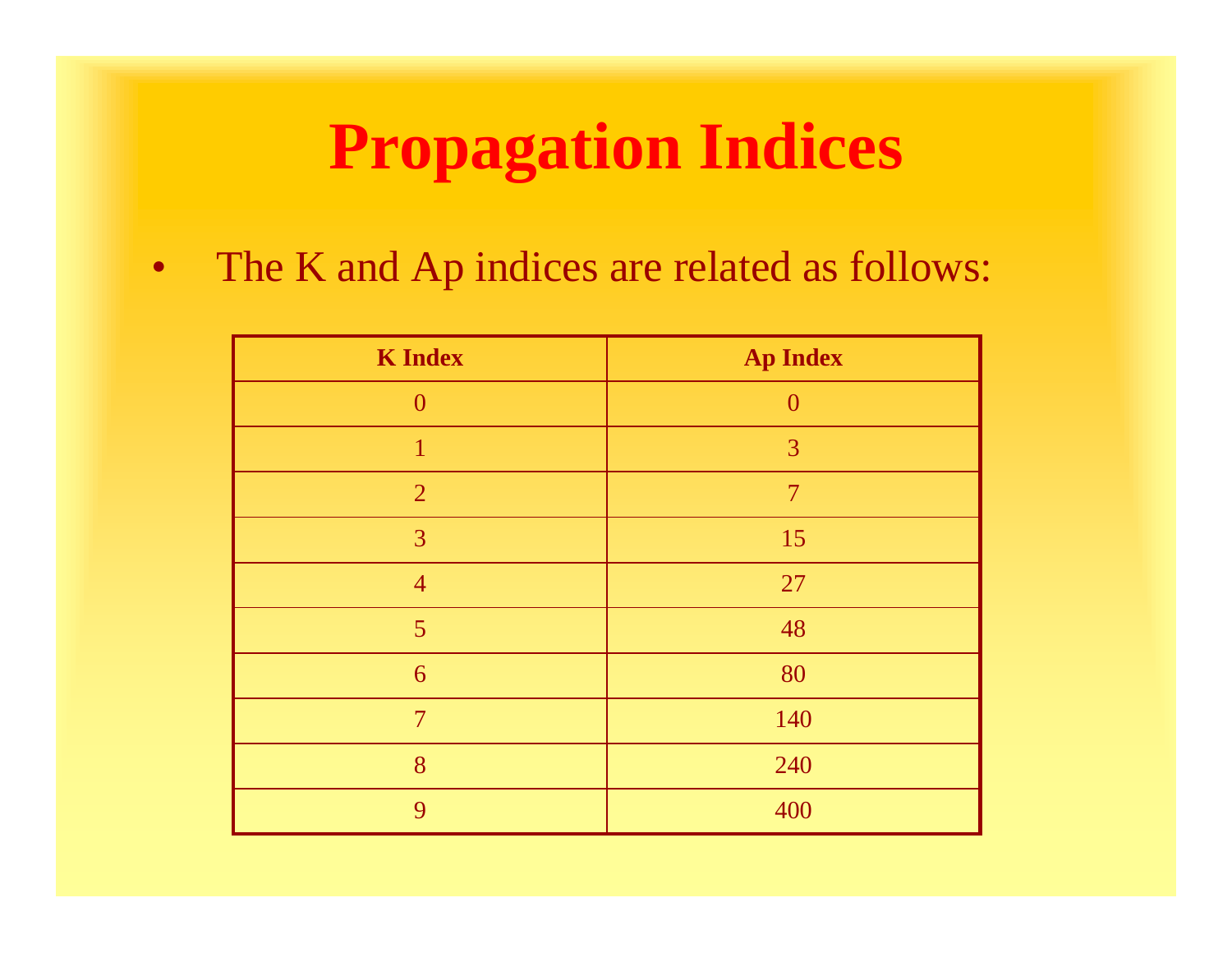• Solar Flux – This index is a measure of 10.7 cm microwave energy emitted by the sun. A flux of 63.75 corresponds to a spot free, quiet sun. As the flux number increases, the solar activity increases. Single hop HF propagation is normally possible on bands below 20m when the flux is greater than 70. Multi-hop propagation is possible on 80 – 20m when the flux exceeds 120. Openings on 15 and 10 meters are common when the flux exceeds 180. Should the flux exceed 230, multi-hop propagation is possible up into the VHF region.

•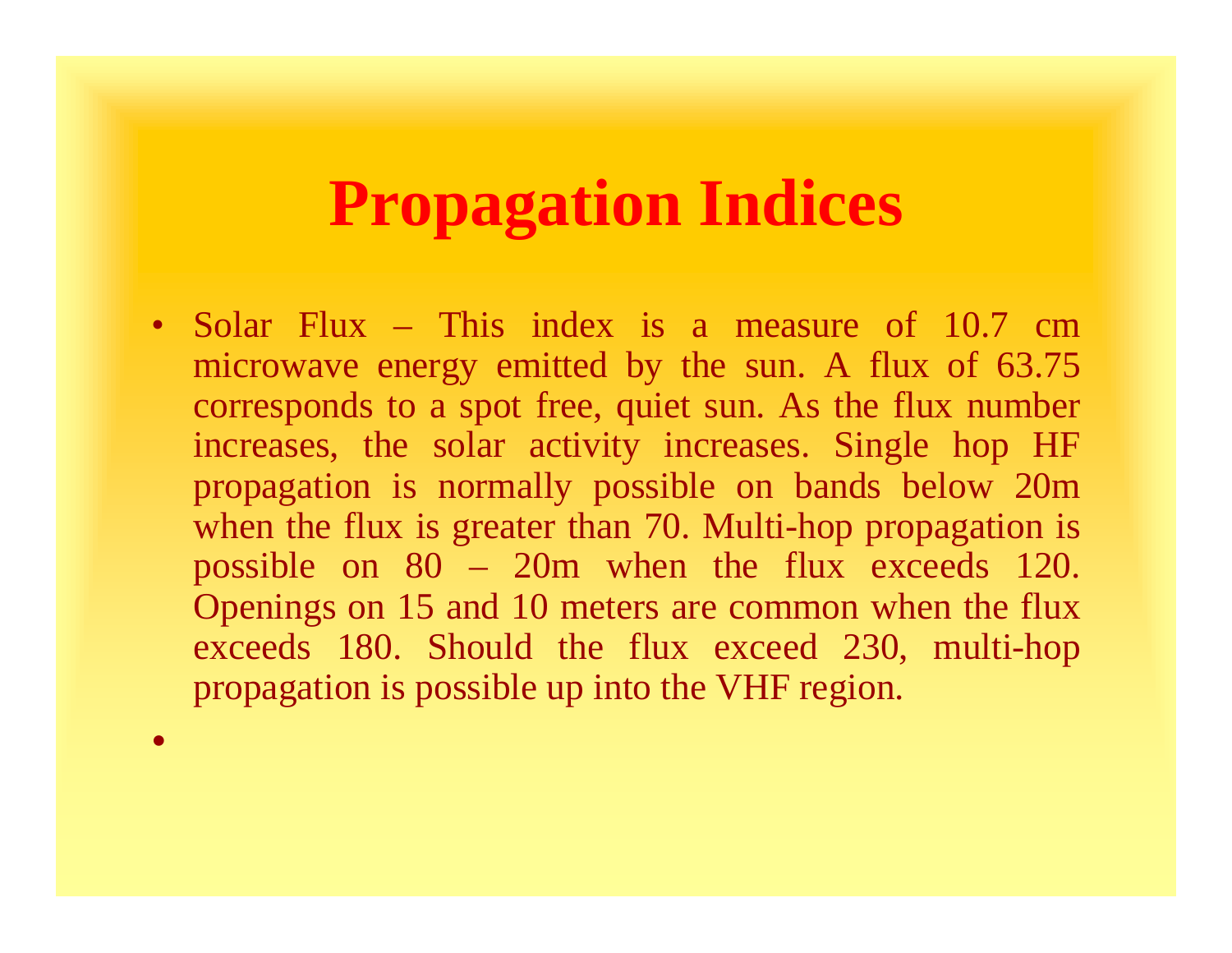• Sunspot Number (Wolf Number)– This is the oldest measure of sunspot activity, with continuous records stretching back into the 19<sup>th</sup> century. The sunspot number is computed multiplying the number of sunspot groups observed by 10 and adding this to the number of individual spots observed. Because the sun rotates and different areas of the sun are visible each day, it is common to use 90 day or annual average sunspot numbers. The lowest possible sunspot number is 0. The largest annual average value recorded to date was 190.2 in 1957. As with solar flux, higher sunspot numbers equate to more solar activity.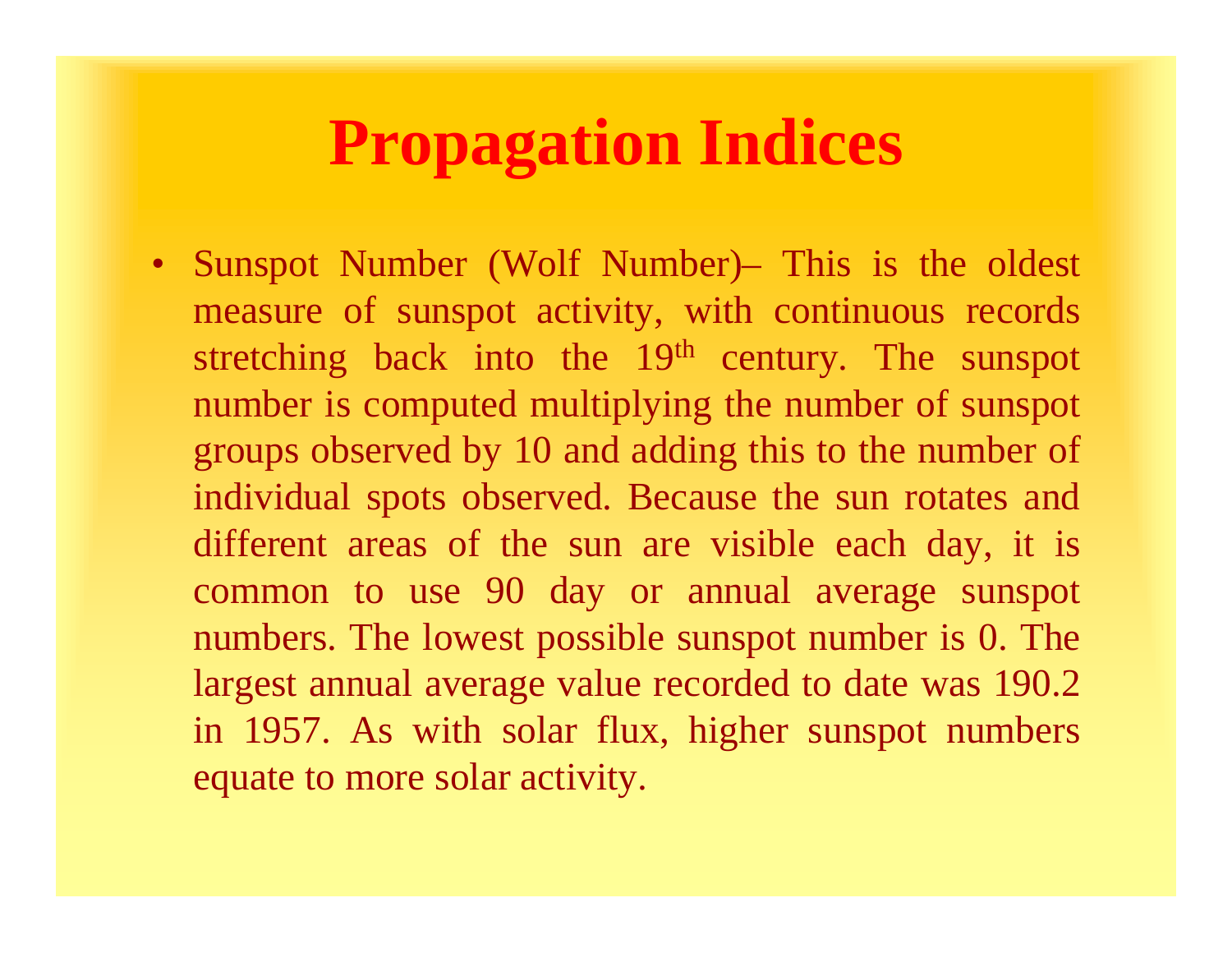

#### **Solar Flux and Sunspot Number for the past 15 years (September 1986 – March 2002):**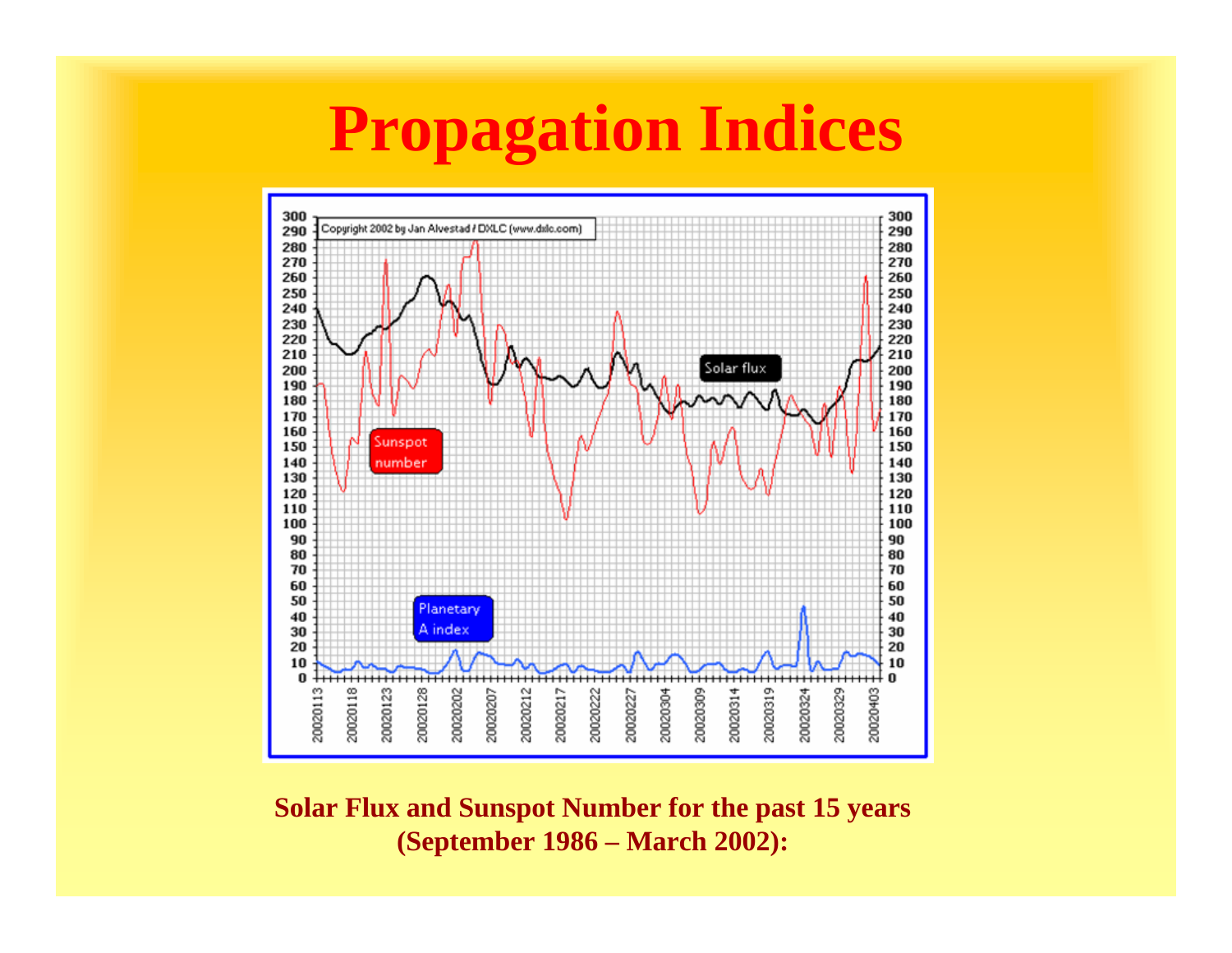**This chart shows the solar flux for the past 15 years (September 1986 – March 2002):**